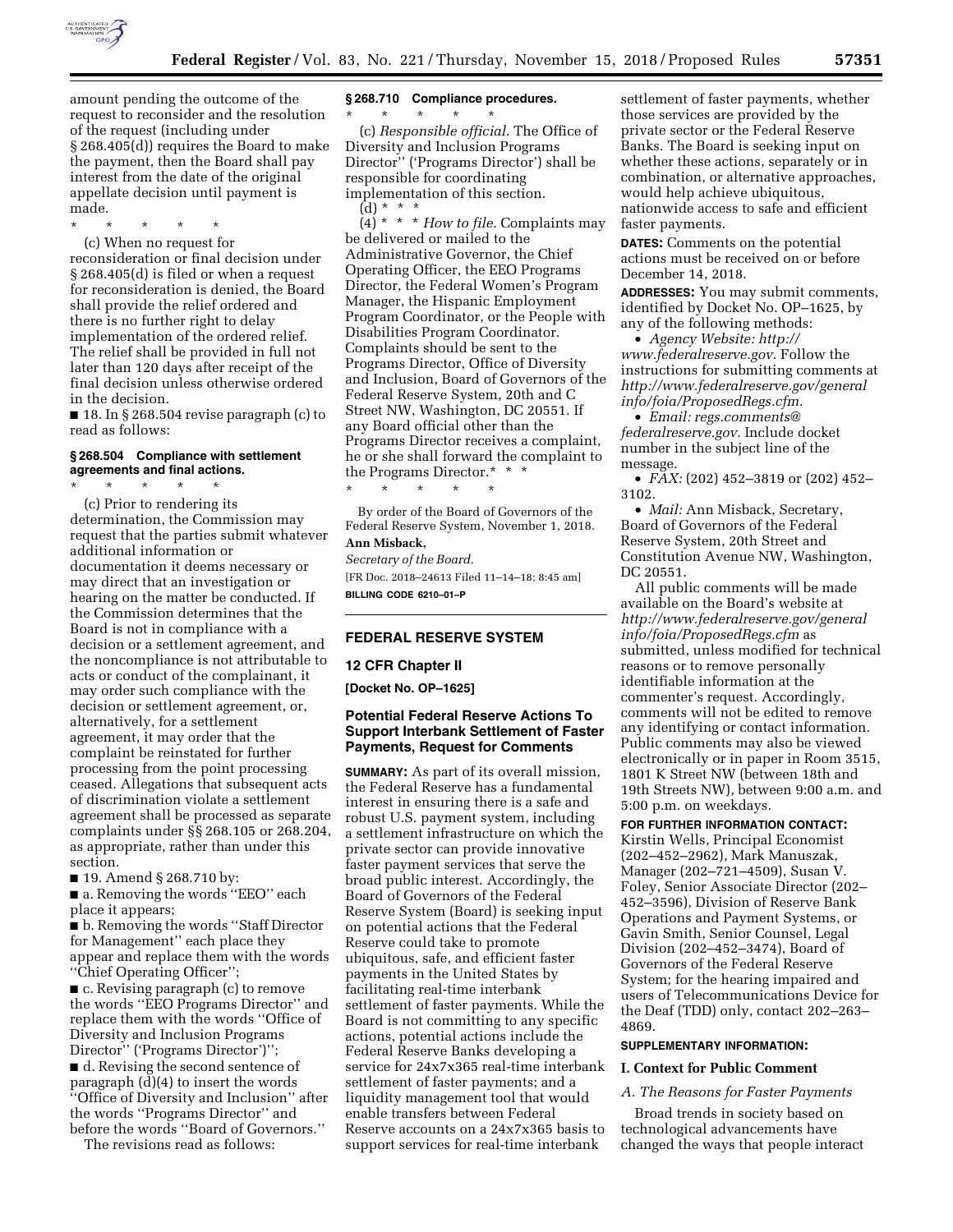with others, conduct commerce, and access information. While many industries have adapted, the same is not equally true for the nation's payment and settlement system that foundationally supports commerce and the economy. For example, a business in Florida can immediately deliver an invoice by email to a customer in Oregon. The receipt of the corresponding payment from its customer, however, may take days to receive, even if initiated quickly. This lack of speed has economic implications and societal costs borne by individuals, households, and businesses.

Traditional payment methods, such as checks, automated clearinghouse (ACH) payments, and debit and credit cards, form a retail payment infrastructure that is safe, reliable, and ubiquitous, albeit not necessarily quick.<sup>1</sup> These traditional payment methods have served our economy well over decades (and for checks, over most of the country's history).<sup>2</sup> The ubiquitous nature of these payment methods generally allows any two individuals or businesses (that is, end users) with accounts at banks to exchange value supporting an underlying economic transaction.3 As a result, regardless of where they hold their accounts, individuals can receive payroll deposits from their employers, households can pay their utilities, mortgage, rent, and other bills, and businesses can exchange commercial payments. For payments to most merchants for goods and services, individuals can similarly use debit cards to make payments from their bank accounts.4

Over the past two decades, however, a gap has emerged between the capabilities of traditional payment methods and end-user expectations for

2According to the Federal Reserve Payments Study, in 2015, checks, the ACH system, and payment cards, including debit and credit cards, accounted for over 144 billion payments and nearly \$178 trillion in value. Federal Reserve Board, ''The Federal Reserve Payments Study 2016.'' Available at *[https://www.federalreserve.gov/paymentsystems/](https://www.federalreserve.gov/paymentsystems/files/2016-payments-study-20161222.pdf) [files/2016-payments-study-20161222.pdf.](https://www.federalreserve.gov/paymentsystems/files/2016-payments-study-20161222.pdf)* 

3Throughout this notice, the term ''bank'' will be used to refer to any type of depository institution. Depository institutions include commercial banks, savings banks, savings and loan associations, and credit unions.

enhanced payment speed, convenience, and accessibility. A new method of faster payment has emerged to address this gap, with several nonbank payment service providers entering the payment market alongside—and sometimes in lieu of—banks. Faster payments allow end users to initiate and receive payments at any time of the day, any day of the year, and to complete those payments in near-real time (from the end users' perspective), such that, within seconds, the recipient has access to final funds that can be used to make other payments.

The term ''faster payments'' is broadly used in the payment industry to indicate simply that increased speed, convenience, and accessibility are essential features for the future of the payment and settlement system. However, faster payments provide more to individuals and businesses than just the ability to make payments quickly from a mobile device. For example, when funds move in and out of end-user bank accounts in real time, end users have more flexibility in managing their money. Faster payments eliminate the need to schedule bill or vendor payments well in advance and, more broadly, allow end users to make timesensitive payments whenever needed. By increasing flexibility and accessibility, end users may also have greater scope to avoid penalties such as late fees.

The development of payment and settlement services that are essentially real time and always available is a worldwide phenomenon. Both advanced and emerging economies have undertaken efforts to develop faster payment services, and those services are now broadly accessible to the general public in an increasing number of countries.5

Efforts to implement faster payments in other countries often reflect a collaborative, strategic endeavor that involves the payment industry, central banks, and other authorities. The deployment of accessible faster payment services generally requires extensive upgrades to a country's or region's payment and settlement infrastructure, involving significant coordination among all stakeholders. As part of these upgrades, central banks in various jurisdictions have implemented or planned changes to their settlement services in support of faster payments,

reflecting the foundational role that central banks play worldwide in the settlement of obligations between financial institutions. The ability to reliably settle interbank obligations using balances at the central bank (also referred to as central bank money) is vital not only to the smooth functioning of the payment system but also to financial stability more broadly.

As the U.S. central bank, the Federal Reserve initiated a broadly collaborative effort with the payment industry and other stakeholders in 2013, to support development of ubiquitous, nationwide access to safe and efficient faster payments in the United States. While the private sector has to date implemented certain faster payment services for the public, there are still challenges related to achieving these broader goals. As part of its central mission, the Federal Reserve has a fundamental responsibility to ensure that there is a flexible and robust infrastructure supporting the U.S. payment system on which the private sector can develop innovative payment services that serve the broadest public interests.6 The settlement infrastructure concepts outlined in this notice are intended to advance the development of faster payments and to help support the modernization of the financial services sector's provision of payment services.<sup>7</sup>

## *B. The Federal Reserve's Role in the Payment System*

A safe and efficient payment and settlement system that works in the interest of the public is vital to the U.S. economy, and the Federal Reserve plays important roles in helping maintain the integrity of that system.8

*[files/other20170809a1.pdf.](https://www.federalreserve.gov/newsevents/pressreleases/files/other20170809a1.pdf)* The original impetus for adopting these guidelines was to broaden access to joint accounts in support of private-sector developments in faster payments.

7 In a recent report, the U.S. Treasury recommended that the Federal Reserve move quickly to facilitate a faster retail payments system, such as through the development of a real-time settlement service, that would also allow for more efficient and ubiquitous access to innovative payment capabilities. In particular, smaller financial institutions, like community banks and credit unions, should also have the ability to access the most-innovative technologies and payment services. See U.S. Treasury, ''A Financial System That Creates Economic Opportunity: Nonbank Financials, Fintech, and Innovation,'' July 2018. Available at *[https://home.treasury.gov/sites/](https://home.treasury.gov/sites/default/files/2018-07/A-Financial-System-that-Creates-Economic-Opportunities---Nonbank-Financi....pdf)  [default/files/2018–07/A-Financial-System-that-](https://home.treasury.gov/sites/default/files/2018-07/A-Financial-System-that-Creates-Economic-Opportunities---Nonbank-Financi....pdf)[Creates-Economic-Opportunities---Nonbank-](https://home.treasury.gov/sites/default/files/2018-07/A-Financial-System-that-Creates-Economic-Opportunities---Nonbank-Financi....pdf)[Financi....pdf.](https://home.treasury.gov/sites/default/files/2018-07/A-Financial-System-that-Creates-Economic-Opportunities---Nonbank-Financi....pdf)* 

8The Federal Reserve has long provided payment services under authority of the Federal Reserve Act

<sup>1</sup>Retail payment systems are those that handle large volumes of lower-value payments, such as those among individuals or between an individual and a business. For more information, see Committee on Payments and Market Infrastructures, ''A glossary of terms used in payments and settlement systems,'' the Bank for International Settlements, updated October 17, 2016. Available at: *[https://www.bis.org/cpmi/publ/d00b.htm.](https://www.bis.org/cpmi/publ/d00b.htm)* 

<sup>4</sup>Although credit cards form part of the retail payments infrastructure, they do not operate using deposit balances and deposit accounts, but instead operate on the basis of credit and credit card accounts.

<sup>5</sup>For a discussion of global developments related to faster payments, see Committee on Payments and Market Infrastructures, ''Fast payments—Enhancing the speed and availability of retail payments,'' Bank for International Settlements, November 2016. Available at *[https://www.bis.org/cpmi/publ/](https://www.bis.org/cpmi/publ/d154.pdf) [d154.pdf.](https://www.bis.org/cpmi/publ/d154.pdf)* 

<sup>6</sup>For example, in 2017, the Board approved final guidelines for evaluating requests for joint accounts at the Federal Reserve Banks intended to facilitate settlement between and among depository institutions participating in private-sector payment systems. Available at *[https://](https://www.federalreserve.gov/newsevents/pressreleases/files/other20170809a1.pdf) [www.federalreserve.gov/newsevents/pressreleases/](https://www.federalreserve.gov/newsevents/pressreleases/files/other20170809a1.pdf)*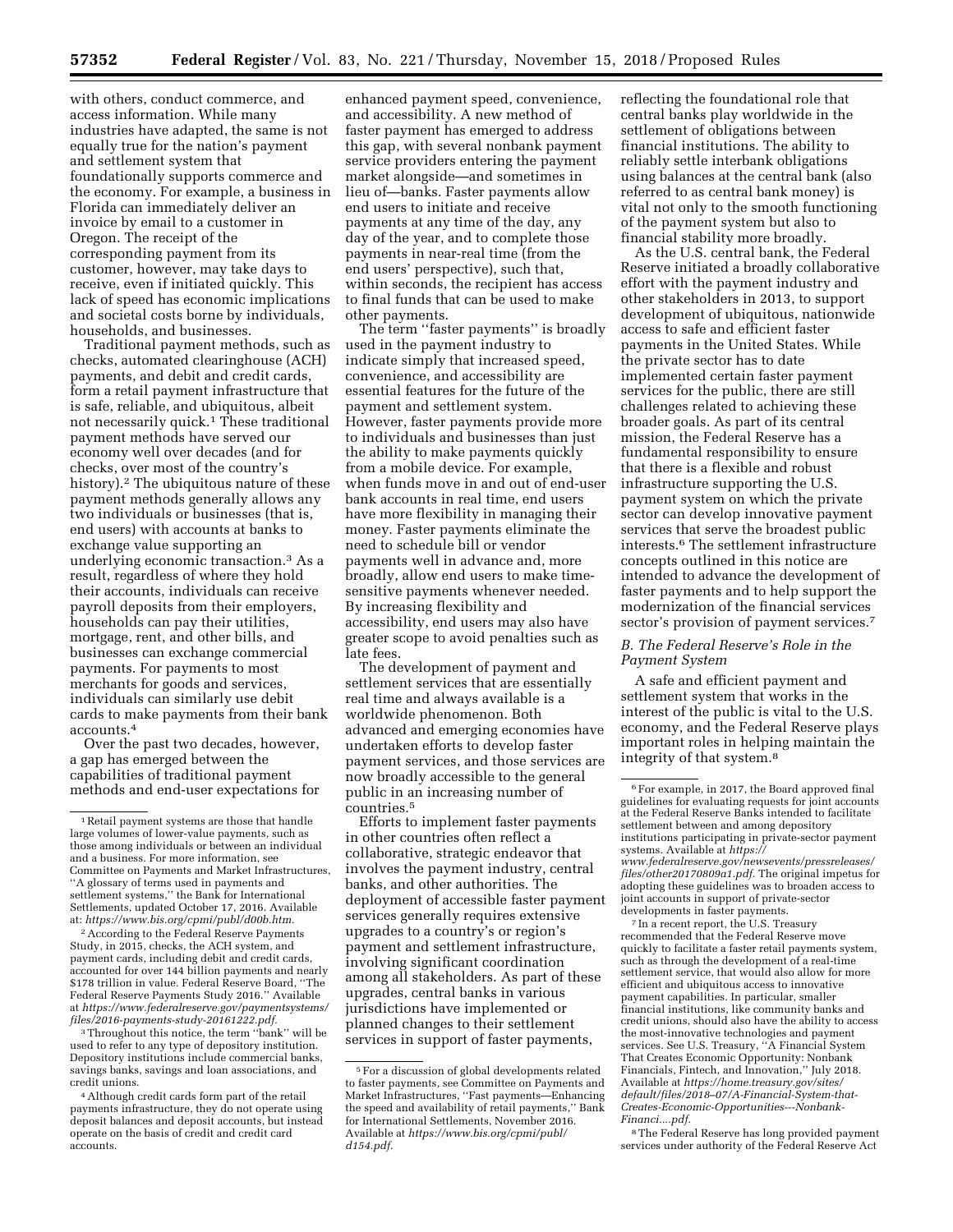Fundamentally, the payment and settlement system facilitates financial transactions, purchases of goods and services, and the associated movement of funds on behalf of individuals, households, businesses, and other parties (such as government entities and nonprofit organizations). The importance of the payment and settlement system in daily lives and, more broadly, for all financial transactions underscores the significance of its safe and proper functioning for the U.S. economy.

One of the Federal Reserve's most significant roles in that system involves providing mechanisms for the settlement of payment obligations between and among banks. Banks process payments on their own behalf as well as on behalf of their end-user customers, including individuals, households, businesses, and other parties. Banks—small, medium, and large—settle payments at the Federal Reserve through their accounts and balances at the Federal Reserve Banks (Reserve Banks).9 This core central banking function stems from the Federal Reserve's unique ability to transfer balances that are free of counterparty credit risk and provide certainty that payments between banks are complete.10 In addition to providing settlement, the Reserve Banks provide payment services to clear and settle check, ACH, and wire transfer payments between banks. The Reserve Banks also process these payments on behalf of the

9Section 13(1) of the Federal Reserve Act (FRA) permits Reserve Banks to receive deposits from member banks or other depository institutions. 12 U.S.C. 342. Section  $19(b)(1)(A)$  of the FRA includes as depository institutions any federally insured bank, mutual savings bank, savings bank, savings association, or credit union, as well as any of those entities that are eligible to make application to become a federally insured institution. 12 U.S.C. 461(b). In addition, there are certain statutory provisions allowing Reserve Banks to act as a depository or fiscal agent for the U.S. Treasury and certain government-sponsored entities (*See e.g.,* 12 U.S.C. 391, 393–95, 1823, 1435) as well as for certain international organizations (*See e.g.,* 22 U.S.C. 285d, 286d, 290o–3, 290i–5, 290l–3). In addition, Reserve Banks are authorized to offer deposit accounts to designated financial market utilities (12 U.S.C. 5465), Edge and Agreement corporations (12 U.S.C. 601–604a, 611–631), branches or agencies of foreign banks (12 U.S.C. 347d), and foreign banks and foreign states (12 U.S.C. 358).

10As mentioned earlier, these balances are referred to as central bank money. The Committee on Payment and Market Infrastructures defines central bank money in its glossary of terms as ''a liability of a central bank, in this case in the form of deposits held at the central bank, which can be used for settlement purposes.'' Available at *[https://](https://www.bis.org/cpmi/publ/d00b.htm) [www.bis.org/cpmi/publ/d00b.htm.](https://www.bis.org/cpmi/publ/d00b.htm)* 

U.S. Treasury in their capacity as fiscal agents.11

Through the services that it provides to the banking industry and the U.S. government, the Federal Reserve seeks to foster the safety and efficiency of the payment and settlement system. In doing so, the Federal Reserve provides payment and settlement services on an equitable basis and maintains a fundamental commitment to competitive fairness, which is essential to fostering end-user choice and innovation across the financial services sector as a whole.

When evaluating the potential introduction of a new payment service or major enhancements to an existing service, the Federal Reserve looks to its statutory obligations as well as longstanding principles and criteria.12 These include expectations that (i) the Federal Reserve will achieve full cost recovery over the long run, (ii) the service will yield a clear public benefit, and (iii) the service is one that other providers alone cannot be expected to provide with reasonable effectiveness, scope, and equity.13 The Board also conducts a competitive-impact analysis for any new service or major enhancement that would have a direct and material adverse effect on the ability of other service providers to compete effectively with the Federal Reserve in providing similar services.<sup>14</sup> Recently, at the request of Congress, the Government Accountability Office (GAO) conducted a review of the Federal Reserve's role in providing payment services and the effect of the Federal Reserve on competition in the market for payments. The GAO found that the activities of the Federal Reserve in the payment system generally have been beneficial, with benefits that include lowered cost of processing payments for end users.15

13*See* Board of Governors of the Federal Reserve System, ''The Federal Reserve in the Payments System,'' Issued 1984; revised 1990. Available at *[https://www.federalreserve.gov/paymentsystems/](https://www.federalreserve.gov/paymentsystems/pfs_frpaysys.htm) pfs*\_*[frpaysys.htm.](https://www.federalreserve.gov/paymentsystems/pfs_frpaysys.htm)* 

14*See id.* at Competitive-Impact Analysis for more information on what the Board considers in a competitive-impact analysis.

15*See* U.S. Gov't Accountability Off., GAO–16– 614, ''Federal Reserve's Competition with Other Providers Benefits Customers, but Additional Reviews Could Increase Assurance of Cost Accuracy'' (2016.) Available at *[https://](https://www.gao.gov/products/GAO-16-614) [www.gao.gov/products/GAO-16-614.](https://www.gao.gov/products/GAO-16-614)* 

In addition to providing payment and settlement services, the Federal Reserve plays other roles, including serving as a convener of industry stakeholders, in support of its mission to foster safety and efficiency of the payment and settlement system. The next section discusses the broad initiative that the Federal Reserve launched five years ago to collaborate with the payment industry to foster payment system improvements.

## *C. Background on the Strategies for Improving the U.S. Payment System Initiative*

Beginning in 2013, the Federal Reserve established a new initiative— Strategies for Improving the U.S. Payment System (SIPS)—with the objective of engaging with the payment industry and other stakeholders to upgrade and enhance the nation's payment system. The collaborative work began with a consultation paper that requested public views on gaps, opportunities, and desired outcomes related to the goal of improving the speed and efficiency of the U.S. payment and settlement system from end-to-end while maintaining a high level of safety and efficiency.16 The consultation paper prompted responses from a wide variety of payment industry stakeholders, including banks, processors and other nonbank providers of payment services, technology firms, and business end users.17

Based on responses to the initial consultation paper, the Federal Reserve published in 2015 a set of strategies that it would pursue in collaborative engagement with payment industry stakeholders to improve the safety and efficiency of the U.S. payment and settlement system.18 For faster payments, the specific strategy was to ''identify effective approach(es) for implementing a safe, ubiquitous, faster payments capability in the United States.'' This 2015 paper identified a number of tactics for each strategy, including the establishment of an

18Federal Reserve System, ''Strategies for Improving the U.S. Payment System,'' January 26, 2015. Available at *[https://](https://fedpaymentsimprovement.org/wp-content/uploads/strategies-improving-us-payment-system.pdf)*

*[fedpaymentsimprovement.org/wp-content/uploads/](https://fedpaymentsimprovement.org/wp-content/uploads/strategies-improving-us-payment-system.pdf) [strategies-improving-us-payment-system.pdf.](https://fedpaymentsimprovement.org/wp-content/uploads/strategies-improving-us-payment-system.pdf)* 

<sup>(</sup>*See e.g.,* Federal Reserve Act section 13(1) (12 U.S.C. 342), section 19(f) (12 U.S.C. 464), and section 16(14) (12 U.S.C. 248(o))).

<sup>11</sup>Additional information about the Federal Reserve's role in the payment system is available in ''The Federal Reserve System Purposes & Functions,'' October 2016. Available at *[https://](https://www.federalreserve.gov/aboutthefed/pf.htm) [www.federalreserve.gov/aboutthefed/pf.htm.](https://www.federalreserve.gov/aboutthefed/pf.htm)* 

<sup>12</sup>*See* Monetary Control Act of 1980, Public Law 96–221, 94 Stat. 132 (1980). The Federal Reserve also considers, as appropriate, the effect of a potential new service or major enhancement on other critical missions, including conducting monetary policy and promoting financial stability.

<sup>16</sup>The Federal Reserve Banks, ''Payment System Improvement—Public Consultation Paper,'' September 10, 2013. Available at *[https://](https://fedpaymentsimprovement.org/wp-content/uploads/2013/09/Payment_System_Improvement-Public_Consultation_Paper.pdf) [fedpaymentsimprovement.org/wp-content/uploads/](https://fedpaymentsimprovement.org/wp-content/uploads/2013/09/Payment_System_Improvement-Public_Consultation_Paper.pdf) [2013/09/Payment](https://fedpaymentsimprovement.org/wp-content/uploads/2013/09/Payment_System_Improvement-Public_Consultation_Paper.pdf)*\_*System*\_*Improvement-Public*\_*[Consultation](https://fedpaymentsimprovement.org/wp-content/uploads/2013/09/Payment_System_Improvement-Public_Consultation_Paper.pdf)*\_*Paper.pdf.* 

<sup>17</sup>The responses are available at *[https://](https://fedpaymentsimprovement.org/about/consultation-paper/) [fedpaymentsimprovement.org/about/consultation](https://fedpaymentsimprovement.org/about/consultation-paper/)[paper/.](https://fedpaymentsimprovement.org/about/consultation-paper/)*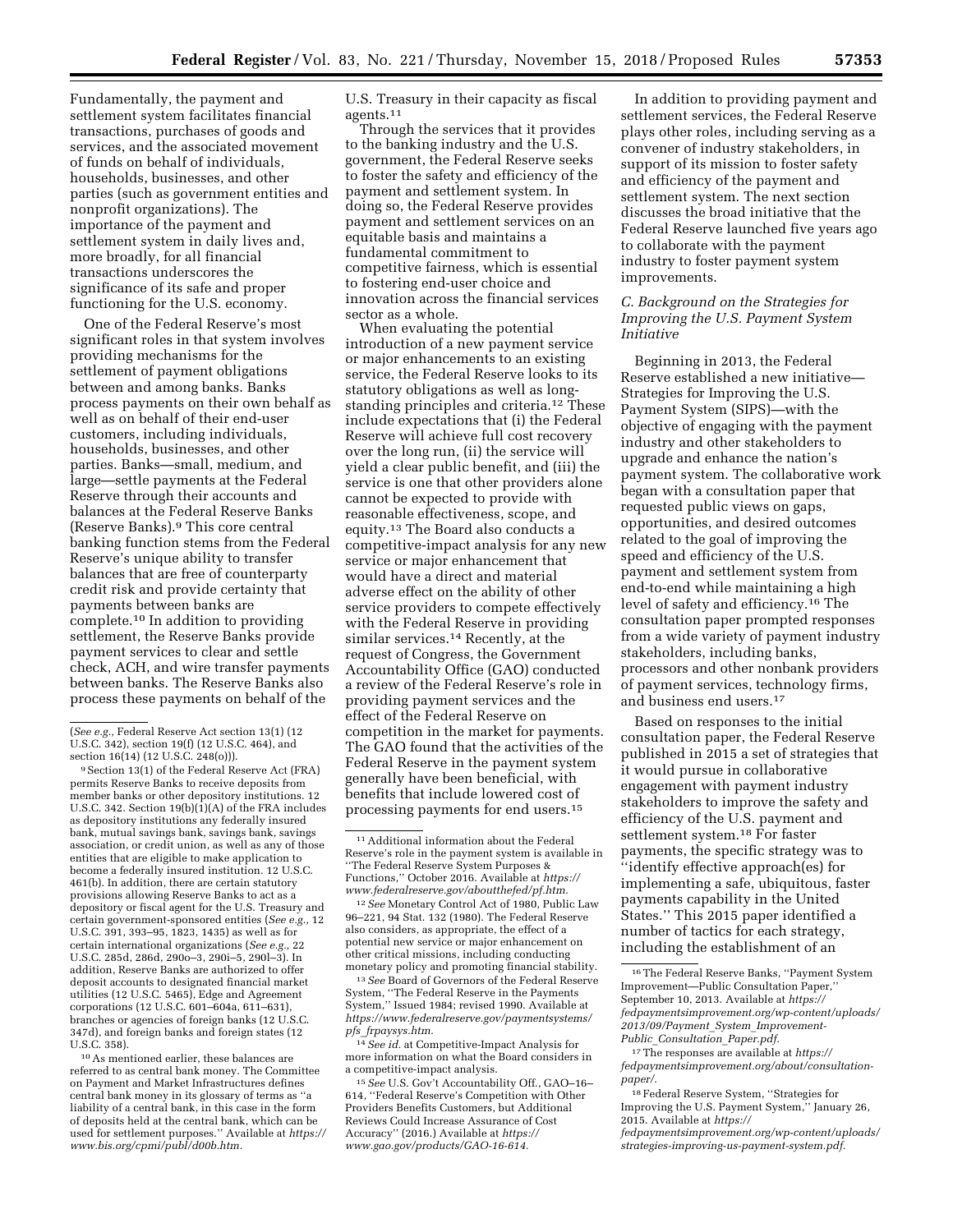industry task force to pursue the strategy related to faster payments.<sup>19</sup>

In 2015, the Federal Reserve also convened the Faster Payments Task Force (FPTF), a 320-member group comprised of banks of varying sizes, nonbank providers of payment services, business and government end users, consumer interest organizations, governmental organizations, and other industry participants.20 In order to evaluate possible faster payment services, the task force developed a set of effectiveness criteria.21 These criteria addressed various features of a faster payment service, including ubiquity, efficiency, safety and security, and speed.22

The FPTF's effectiveness criteria provide important benchmarks for both end-user capabilities of faster payments and interbank settlement arrangements. With respect to service availability and payment speed for end users, the FPTF viewed service availability on any day, at any time of the day (that is, 24x7x365 service availability), and final funds provided to the recipient within one minute as characteristics of a ''very effective" faster payment service.<sup>23</sup> With respect to interbank settlement, the FPTF considered a faster payment service to be ''very effective'' if, among other things, (i) interbank settlement occurs within 30 minutes of the completion of a faster payment for end users, (ii) the service manages credit and liquidity risks arising from any time lag between payment completion for end users and interbank settlement, particularly if the service is available to end users on a 24x7x365 basis but interbank settlement is not, and (iii) interbank credit exposures related to

22The FPTF developed the criteria to evaluate ''faster payment solutions,'' where the FPTF defined a ''faster payment solution'' as ''the collection of components and supporting parties that enable the end-to-end payment process.'' This definition is analogous to the concept of a ''faster payment service'' that is used in this notice.

23*See* ''Faster Payments Effectiveness Criteria,'' *supra* note 21 at criteria U.2 (Usability) and F.3 (Fast Availability of Good Funds to the Payee). In this notice, references to ''real time,'' ''instant,'' and ''immediate'' are intended to denote availability of final funds within one minute, consistent with the task force's criteria for a service to be very effective, and ideally within just a few seconds.

settlement can be fully covered.<sup>24</sup> As subsequent sections of this notice will explain, these criteria reflect the importance of the speed of interbank settlement given the speed of faster payments for end users and the risk, specifically credit risk, that results when interbank settlement is slower. The Board recognizes that interbank settlement for faster payments using existing settlement services offered by the Reserve Banks would be unable to meet fully the FPTF's criteria.

In its final report, released in 2017, the FPTF published a set of consensus recommendations for achieving its vision of ubiquitous, safe, and efficient faster payment capabilities for the United States.25 As part of its recommendations, the task force asked the Federal Reserve (i) to develop a 24x7x365 settlement service to support faster payments and (ii) to explore and assess the need for other Federal Reserve operational role(s) in faster payments. Following that report, the Federal Reserve stated its intention to pursue these recommendations.26

## *D. Summary of Potential Actions by the Federal Reserve*

The Board has worked with the Reserve Banks to identify the potential actions described in this notice. The Board believes it is important to present these conceptual approaches for supporting interbank settlement of faster payments to the public and to gather initial public comments while faster payment services are still in the early stages of their development. The Board is not committing to any further actions at this time or in the future, but is committed to transparent communication with the public after analyzing the responses to this notice and determining further steps, should any be taken. As outlined earlier, any new services or service enhancements proposed by the Board would be expected to meet longstanding principles and criteria established under Federal Reserve policy as part of meeting its statutory requirements and

would also be subject to request for public comment.27

First, the Board is seeking comment on whether the Reserve Banks should consider developing a service for realtime gross settlement (RTGS) of faster payments that is available to conduct settlement on a 24x7x365 basis (24x7x365 RTGS settlement service). Such a service would involve interbank settlement of faster payments using banks' balances in accounts at the Reserve Banks. Reflecting the characteristics of faster payments, the service would provide payment-bypayment interbank settlement in real time and at any time, on any day, including weekends and holidays. A 24x7x365 RTGS settlement service could be similar, in certain respects, to the Fedwire® Funds Service, the RTGS service that the Reserve Banks currently provide for banks to clear and settle payments on behalf of their customers and for their own purposes.28

Second, the Board is seeking comment on whether the Reserve Banks should consider developing a liquidity management tool that would operate on a 24x7x365 basis in support of services for real-time interbank settlement of faster payments, whether those services are provided by the private sector or the Reserve Banks (liquidity management tool). Such a tool would enable movement of funds during hours when traditional settlement systems are not open (nonstandard business hours) between banks' master accounts at the Reserve Banks and an account (or accounts) at the Reserve Banks used to conduct or support 24x7x365 real-time settlement of faster payments.29 A liquidity management tool could involve simultaneous liquidity transfers among multiple accounts that are coordinated by an authorized agent in the settlement process and could be based on the existing National Settlement Service (NSS) or a similar service.30 Alternatively, the tool could

29A master account is the record of financial rights and obligations between account-holding banks and a Reserve Bank. The account is where opening, intraday, and closing balances are determined.

<sup>19</sup> In addition to the task force on faster payments, other efforts under the SIPS initiative have included a Secure Payments Task Force and a Business Payments Coalition. More information on these efforts and the broader SIPS initiative is available at *[https://fedpaymentsimprovement.org/.](https://fedpaymentsimprovement.org/)* 

<sup>20</sup> Information about the FPTF and its participants is available at *[https://fasterpaymentstaskforce.org/.](https://fasterpaymentstaskforce.org/)*  21Faster Payments Task Force, ''Faster Payments

Effectiveness Criteria,'' January 26, 2016. Available at *[https://fedpaymentsimprovement.org/wp](https://fedpaymentsimprovement.org/wp-content/uploads/fptf-payment-criteria.pdf)[content/uploads/fptf-payment-criteria.pdf.](https://fedpaymentsimprovement.org/wp-content/uploads/fptf-payment-criteria.pdf)* 

<sup>24</sup>*See* ''Faster Payments Effectiveness Criteria,'' *supra* note 21 at criteria F.4 (Fast Settlement among Depository Institutions and Regulated Non-bank Account Providers) and S.4 (Settlement Approach).

<sup>25</sup> In its recent report on the financial system, the U.S. Treasury recommended that the Federal Reserve set public goals consistent with the FPTF's final report. See ''A Financial System That Creates Economic Opportunity: Nonbank Financials, Fintech, and Innovation,'' *supra* note 7.

<sup>26</sup>The Federal Reserve System, ''Federal Reserve Next Steps in the Payments Improvement Journey,'' September 6, 2017. Available at *[https://](https://fedpaymentsimprovement.org/wp-content/uploads/next-step-payments-journey.pdf) [fedpaymentsimprovement.org/wp-content/uploads/](https://fedpaymentsimprovement.org/wp-content/uploads/next-step-payments-journey.pdf) [next-step-payments-journey.pdf.](https://fedpaymentsimprovement.org/wp-content/uploads/next-step-payments-journey.pdf)* 

<sup>27</sup>*See* ''The Federal Reserve in the Payments System,'' *supra* note 13.

<sup>28</sup> In contrast to a potential 24x7x365 RTGS settlement service, the Reserve Banks' Fedwire Funds Service does not operate 24x7x365. Much of the value transferred through the Fedwire Funds Service reflects large-value, time-critical payments between banks.

<sup>30</sup>NSS is a multilateral settlement service offered to banks that settles for participants in privatesector clearing and settlement arrangements. The service requires a designated agent to submit a settlement file to a Reserve Bank, which initiates debits and credits to participant accounts at the Reserve Banks.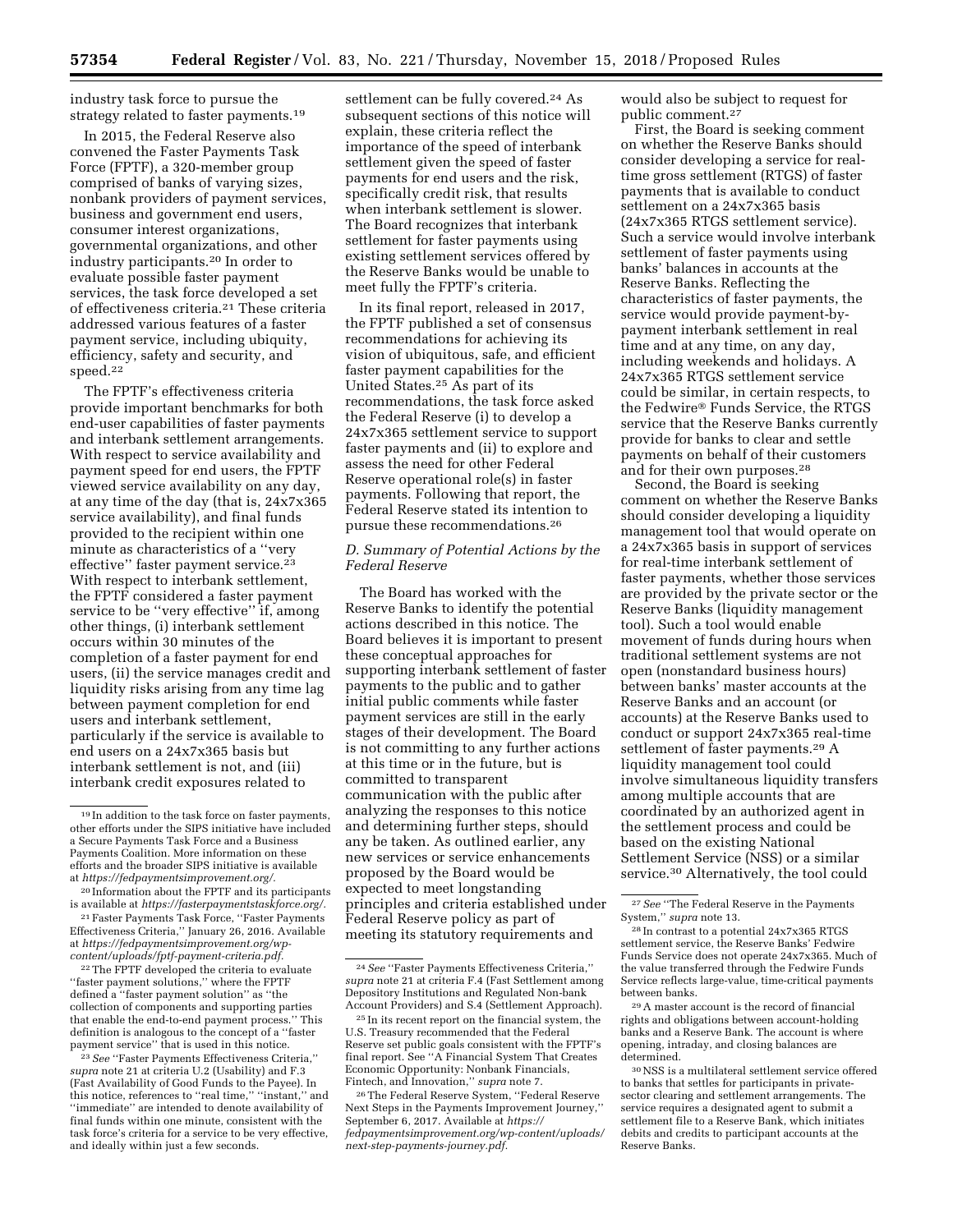involve individual bank-initiated transfers between specific sets of accounts and could function similarly to the existing Fedwire Funds Service or a similar service. Regardless of its structure, such a tool would enable transfers to support liquidity (or funding) needs associated with real-time settlement of faster payments during nonstandard business hours, such as weekends and holidays.

Later sections of this notice expand on these possible actions to support interbank settlement of faster payments, as well as the general concepts that underlie them. The Board is seeking input on the proposition that RTGS is the appropriate strategic foundation for interbank settlement of faster payments. The Board is also seeking input on whether the provision of a 24x7x365 RTGS settlement service and a liquidity management tool, separately or in combination, would help achieve the goals of ubiquitous, nationwide access to safe and efficient faster payments in the long run. The Board is further interested in receiving comment about whether other approaches, not explicitly considered in this notice, might help achieve those goals.

#### **II. Discussion of Faster Payments**

#### *A. General Elements of a Payment*

Payments are essential to the conduct of economic activity. When a good is purchased, a service is rendered, or a debt is repaid, a payment is typically involved. For example, an individual's purchase of a product from a business involves the business providing something of value, namely the product itself, to the buyer. As compensation for the product, the business needs to receive something of financial value from the buyer in return. This act of transferring financial value from the buyer to the seller, or, more generally, from one party in a transaction to another, constitutes a payment.

In the United States, as in other modern economies, the value transferred in a payment typically involves monetary assets. Individuals, households, businesses, and other parties in the economy (for example, governments and nonprofit organizations) hold these monetary assets in various forms. For example, some monetary assets may be held as currency and coin. Other monetary assets may involve funds held with specialized financial institutions. In the United States, deposits in accounts with banks comprise the monetary asset that

is most widely held by the general public to conduct payments.31

In broad terms, the function of the payment and settlement system is to enable the transfer of these monetary assets between their holders for the purposes of exchanging value to pay for goods and services, remitting funds to pay bills and meet other obligations, managing business balance sheets, and conducting other activities. This transfer can occur in various ways. For example, in a face-to-face payment, the handover of currency serves to transfer a monetary asset from the individual to the business and, hence, to complete a payment between them. When the monetary asset used for payment is deposits held in accounts with banks or other institutions, transfers require adjustments to the amount of funds in the respective accounts of each party in a payment. Thus, the balance in the individual's account with their bank must be decreased by the amount of the purchase, and the balance in the business's account with its bank must be increased by the same amount.

To make these adjustments, the banks involved in a payment must have a way to receive and exchange payment messages. A payment message typically contains information related to the payment, such as the identities of the parties involved, relevant account information, and the payment amount. Without a payment message and a method to exchange it, the banks involved in a payment would not know the details of a payment or even be aware of an end user's need to conduct it.

The payment between end users and associated payment message generates an obligation between the respective banks. The banks must have a mechanism to conduct a transfer of assets between one another to settle the payment. Without a mechanism to settle the interbank obligation, the banks would not have transferred the underlying funds to complete the payment.

These activities, which are known as clearing and interbank settlement, involve processes, infrastructure, rules, agreements, and law that ultimately allow end users, such as an individual and a business, to conduct payments

using accounts held with banks or other institutions.

#### *B. Levels of the Payment Process*

To complete a payment between two bank accounts, three key levels of the payment process are necessary: Enduser services, clearing services, and interbank settlement services.32 Together, these three levels comprise a ''payment service'' or, as will subsequently be discussed, a ''faster payment service'' in the case of a payment service focused on faster payments.33 In other words, a payment service encompasses everything that goes into providing an individual, a business, or another end user with the ability to conduct a payment. Figure 1 depicts the levels of the payment process when the sender initiates a payment through their bank.

An end-user service includes the tools that an individual or business uses to conduct a payment. For example, an individual wishing to pay a bill to a utility company or send money to a friend may be able to do so through a mobile phone application. Similarly, a business may be able to initiate a payment to a vendor through a bank's website. Such services allow an end user to communicate with their bank about the need to make a payment and the details of that payment. In other words, end-user services support the exchange of payment messages and other information between a bank and its end-user customers. End-user services also include other critical aspects of the overall payment experience for an individual or business, such as error resolution procedures and security measures to mitigate fraud.

Clearing services and interbank settlement services constitute the infrastructure underlying payment

33A legal framework that governs the conduct of payments is also necessary and may apply across levels of the payment process. This framework may be in the form of laws, regulations, rules, or contractual agreements, which collectively determine the rights and obligations of the participants, such as end users, in the payment process. The legal framework may provide, among other things, for error resolution and fraud protection for end users. Legal requirements related to anti-money-laundering and economic sanctions may also affect the design and operation of a payment system.

<sup>31</sup>As of July 2018, the value of transferable deposits held by the public, including demand deposits and other checkable deposits, was \$2.09 trillion, while the value of currency in circulation outside banks was \$1.59 trillion. *See* Federal Reserve Board, ''Money Stock and Debt Measures— H.6 Release, Table 5'' available at *[https://](https://www.federalreserve.gov/releases/h6/current/default.htm) [www.federalreserve.gov/releases/h6/current/](https://www.federalreserve.gov/releases/h6/current/default.htm)  [default.htm.](https://www.federalreserve.gov/releases/h6/current/default.htm)* 

<sup>32</sup>This discussion focuses on a situation in which the parties to a payment hold accounts with different banks or, more broadly, different financial institutions. If these parties hold accounts with the same institution, that institution may be able to conduct payment activities internally through, for example, adjustments to an internal ledger of account balances. This scenario can apply to payments within a single bank, yielding what is termed an ''on-us'' transaction. It also applies to many payment services provided by nonbanks.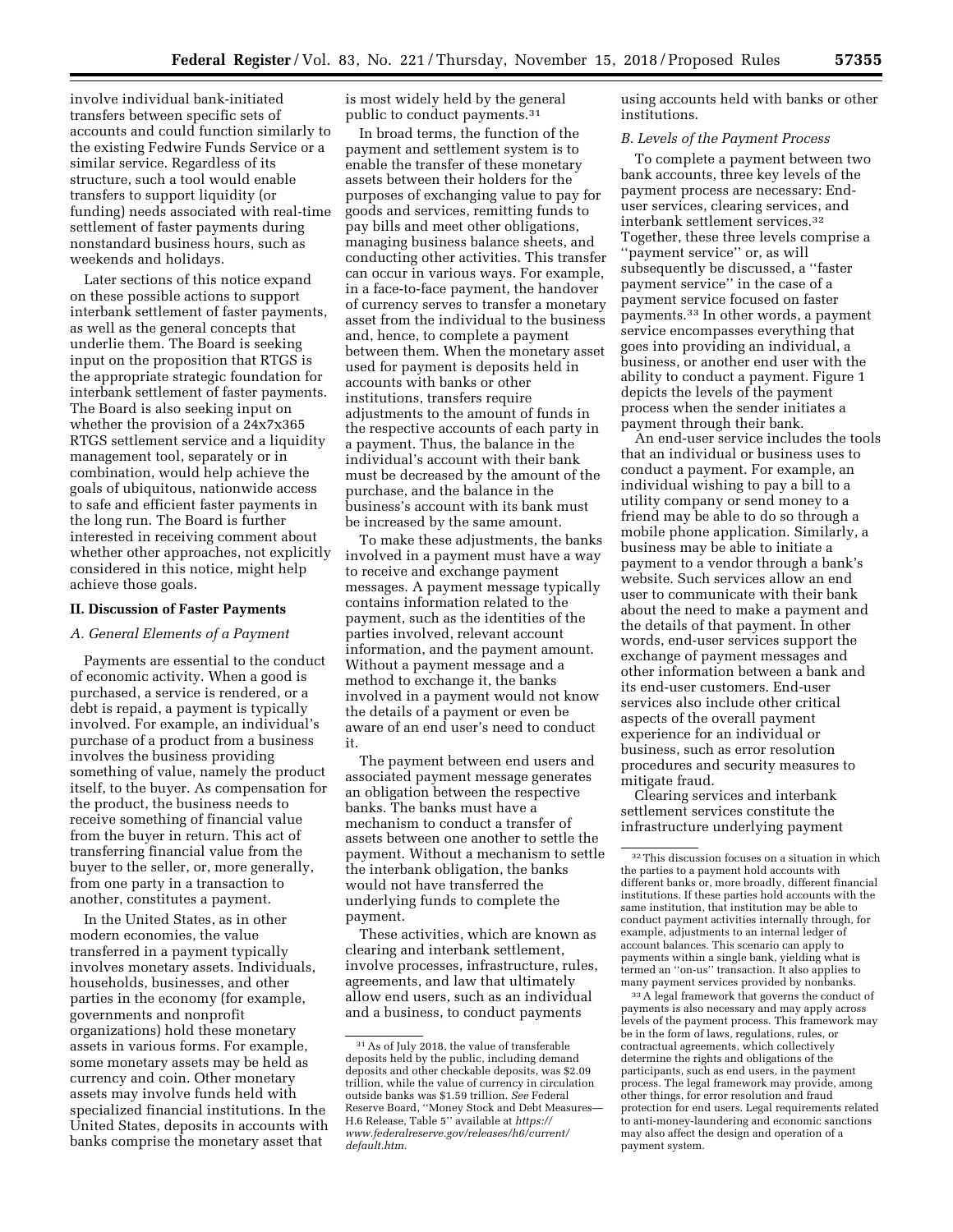services involving bank accounts. These services and the activities they perform may not be apparent to end users, but they are crucial to the transfer of information and value between banks, so that the sender of a payment can satisfy their obligation to the recipient of a payment.

In clearing services, the sending and receiving banks interact, possibly through an intermediary such as a clearing house, based on the payment information received from end users

and the protocols associated with a payment service. A key element of this interaction is the exchange of the payment message between the sending and receiving banks.34 The payment messages that are exchanged contain the necessary information for banks to make appropriate debits and credits to the accounts of their end-user customers and to notify their customers of those adjustments to account balances.

Finally, in interbank settlement services, the sending and receiving

## Figure 1: Levels of the Payment Process

banks transfer assets to each other to satisfy the interbank obligations that arise from end-user payments. Settlement takes place by adjusting the balances in banks' settlement accounts on the books of a settlement institution. For example, interbank settlement can be performed by directly adjusting balances in accounts that banks hold with the central bank or a commercial bank.



Figure 1 depicts the levels of the payment process. The end-user service allows an individual, household, or business to initiate a payment to its bank. In this example, an individual wishes to pay a bill to a utility company through a mobile phone application. Clearing includes the exchange of the payment message between a sender and recipient's bank via a payment network. The payment message contains the information for banks to make debits and credits to the sender and receiver's accounts. Settlement occurs when banks transfer assets on the books of a settlement institution to satisfy the interbank obligation created by the end-user payment.

## *C. An Overview of Faster Payments*

In a faster payment, the three levels of the payment process are structured so that senders can immediately initiate, and recipients can immediately receive,

payments at any time.35 At the end-user service level, the sender of a payment must have an interface that allows realtime communication at any time to initiate a payment. This need for instant and always-available communication

capabilities for end users explains why faster payments are often associated with payments initiated through computers or mobile devices.

At the clearing level, certain activities must similarly happen in real time and

<sup>34</sup>Other clearing activities include sorting and routing of payment instructions, ensuring that payment instructions comply with service-specific rules and limits, and calculating and communicating interbank obligations that arise

from payment instructions. Clearing activities may also include screening for fraudulent payments and other risk-management measures.

<sup>35</sup>Rules or agreements that govern the conduct of faster payments are also necessary. Among other

things, these rules or agreements will specify enduser rights and obligations associated with a faster payment.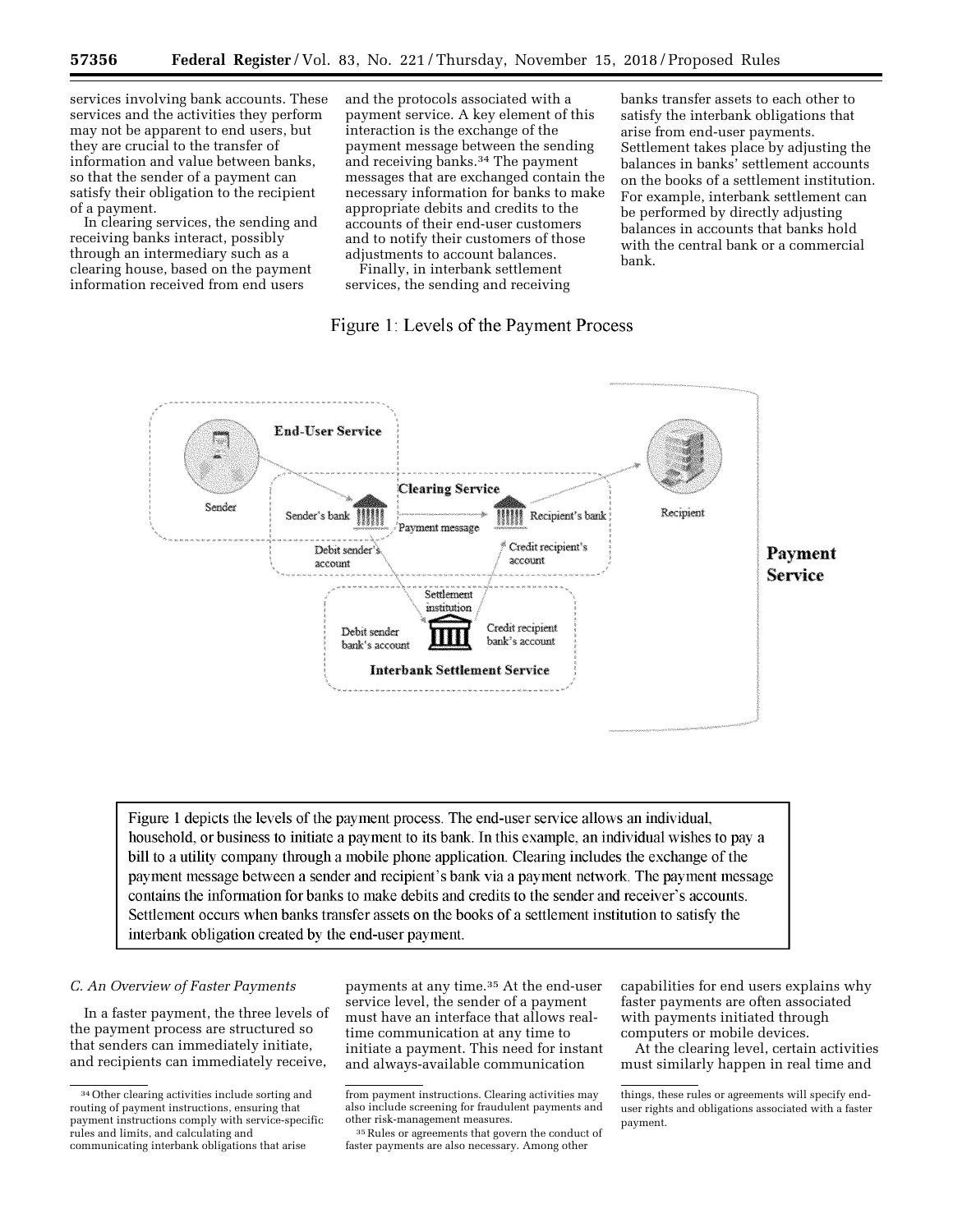at any time. In particular, the messaging between banks must occur in real time on a 24x7x365 basis, so that, at any time of the day, the banks involved in a payment are able to send and receive payment messages immediately, such that they can debit and credit their customers' accounts. By contrast, in certain traditional payments, the payment message exchange can occur sometime after an end user initiates a payment. As will be discussed in more detail in the next section, however, the interbank settlement level of a faster payment service may or may not exhibit the same speed and availability as enduser and clearing services.

Although the previous discussion focused on activities related to faster payment services involving banks, several established services in the United States that allow end users to conduct faster payments are provided by nonbank entities. These nonbank payment services usually combine all three levels of the payment process. These services often focus on enabling impromptu payments between individuals, such as friends or family members, although some also handle a wider array of payment situations, such as payments between individuals and businesses. Such a service typically provides an online portal or mobile application that allows parties who have signed up with the service to send payments to each other. The service executes payments through adjustments to balances of the sender's and recipient's service-specific accounts, which are located on the service's internal books.36 Because end users can quickly communicate with the service, which can then rapidly make internal adjustments to end-user balances, such a service allows registered end users to conduct immediate payments at any time. However, such capabilities are only possible when both the sender and receiver of a payment have signed up with a specific service. In addition, the balances are only immediately usable within that specific service. Transfers of funds out of a nonbank service into bank accounts that are held for general use typically involve transactions through traditional payment systems that can take more than a day to complete.37

Recently, other faster payment services have emerged in the United States that are based on transfers between bank accounts. These include services that allow end users to send or receive faster payments using the debit card infrastructure of certain payment card networks and services that allow faster payments over newer proprietary payment networks owned by groups of banks. The end-user service can involve a service-specific website or mobile application or may be integrated into a participating bank's website or mobile application, similar to many existing online bill payment services. For business customers, the end-user service may be integrated into a bank's backend payment processing infrastructure. To use these services, end users must typically sign up with a specific service through their banks or, in some cases, may sign up directly with the service itself. Because the sending and receiving end users may hold their accounts at different banks, their banks must exchange payment messages as part of clearing. These interbank clearing activities can occur through existing payment card networks or proprietary communication networks of the bankowned services. To enable their customers to make payments through a specific faster payment service, banks must participate in the service or otherwise be capable of receiving payment messages initiated through the service. Interbank settlement must also occur, allowing the banks to transfer assets reflecting their customers' faster payments. At present, interbank settlement for these services is largely conducted through existing services provided by the Reserve Banks and, in one case, is performed using a private sector-owned settlement ledger that is backed by funds in a ''joint account.'' A joint account is a recently announced type of account held at a Reserve Bank that holds balances for the joint benefit of settling banks in a private-sector settlement service.

The interbank settlement models discussed in this notice specifically focus on faster payment services that involve transfers between bank accounts and do not directly address services provided by nonbank entities. At the same time, many nonbank faster payment services ultimately use deposit accounts at banks to hold funds associated with their customers' balances and further rely on established interbank payment systems for the movement of money between their

customers' bank accounts and servicespecific accounts. Nonbank faster payment services may also have access to Reserve Bank services when acting as agents on behalf of banks that participate in their services. As a result, interbank clearing and settlement capabilities may have implications for both bank and nonbank faster payment services.

#### **III. Faster Payment Interbank Settlement Models**

As defined above, faster payment services involving transfers between bank accounts must conduct certain activities in real time on a 24x7x365 basis. In particular, such services must accept payment messages from end users, exchange payment messages between banks, and make final funds available to recipients in real time and at any time. However, interbank settlement can be performed in two ways: On a deferred basis or in real time. These two models have important distinguishing features with risk, liquidity management, and other implications.

## *A. Deferred Net Settlement of Interbank Obligations*

In a deferred settlement arrangement for faster payments, final funds are made available to the end-user recipient *before* interbank settlement occurs. In such an arrangement, individual payment messages are exchanged in real time between the sender's bank and the recipient's bank. The banks adjust their customer balances to reflect the outflow of funds for the sender and the inflow of funds for the receiver, and the recipient's bank immediately makes final funds available to its customer. The interbank settlement information resulting from the individual payments is collected and stored by a centralized entity (for example, a clearinghouse) for a period, such as a certain number of hours or until the next business day, before interbank settlement occurs. In some cases, settlement may be deferred for several days over weekends or holidays, depending on whether the system used for settlement is available then. Around the world, most existing implementations of deferred settlement for faster payments involve netting of interbank obligations prior to settlement, yielding what is termed deferred net settlement (DNS).38 In a DNS arrangement, the centralized entity that collects and stores interbank settlement information offsets payment obligations owed by a bank with

<sup>36</sup>As noted in footnote 32, nonbank entities can often conduct key activities related to payments on an internal ledger of account balances.

<sup>37</sup>A nonbank service's internal ledger of end-user account balances is generally backed by a deposit account or accounts that the nonbank service holds with one or more banks. Transfers by a service's customers to fund or defund their service-specific accounts involve payments between the customers' bank accounts and the service's bank account(s).

These funding and defunding transfers typically occur via payment card networks or the ACH system.

<sup>38</sup>*See* ''Fast payments—Enhancing the speed and availability of retail payments,'' *supra* note 5.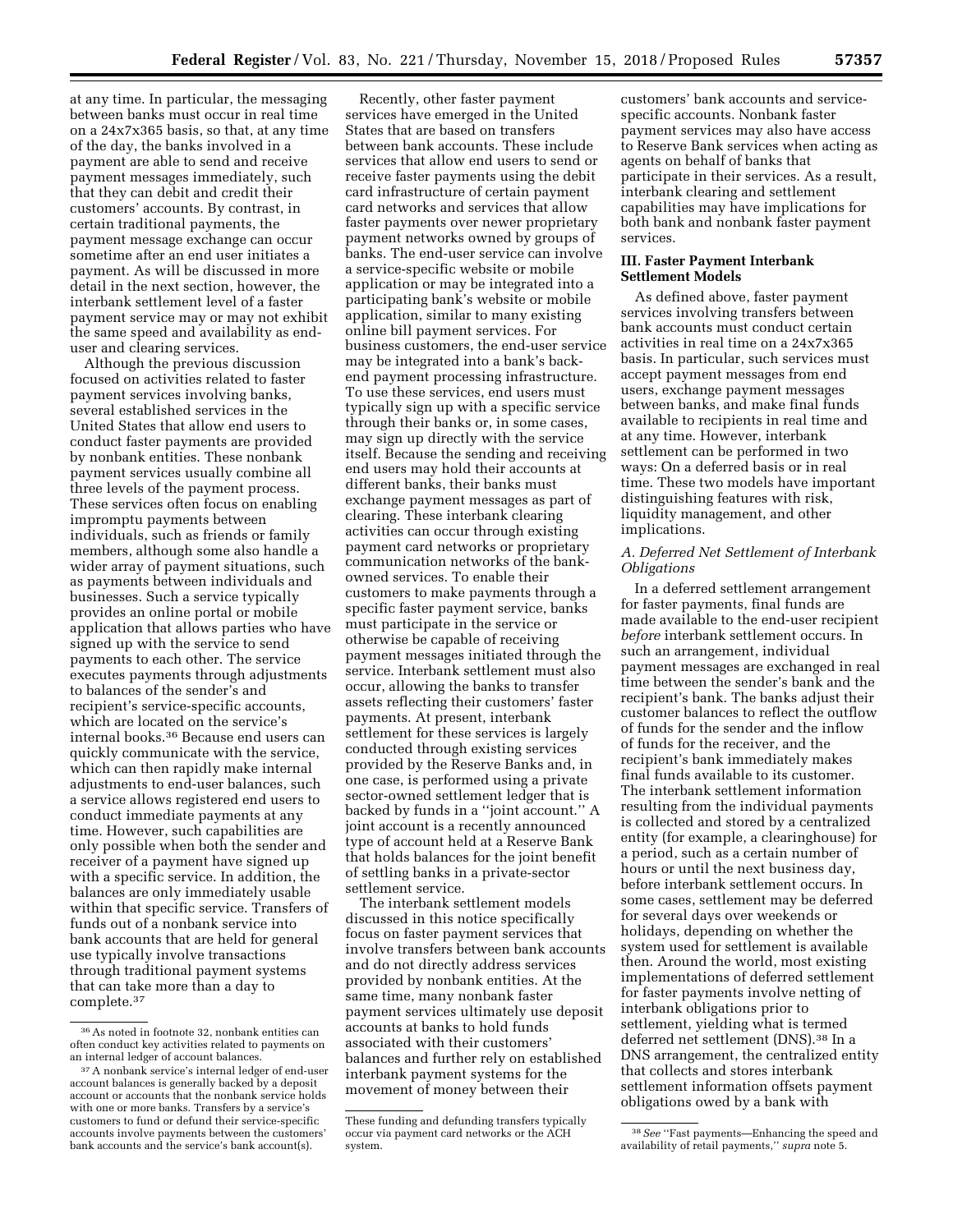payment obligations due to that bank. After collecting and netting settlement information related to groups of payments, the centralized entity submits information on net obligations to an interbank settlement system, which then adjusts the account balances of all participating banks on the settlement institution's books. Alternatively, rather than relying on a centralized entity, participating banks may initiate a series of funds movements to settle the net obligations. The process of collecting, netting, and then settling a group of payments is known as a settlement cycle.

The Board understands that, at present, most faster payment services in the United States that involve transfers between bank accounts are based on a DNS model for interbank settlement. In these services, interbank settlement of net obligations is conducted using traditional payment and settlement systems, namely the Fedwire Funds Service or the ACH system, with the timing and frequency of settlement depending on, among other things, the operating hours of those systems.39

A number of factors may contribute to the current prevalence of DNS-based arrangements for faster payment services in the United States. First, traditional payment and settlement systems, which can be leveraged for settlement of faster payments, already have widespread participation by banks. In addition, by using the Fedwire Funds Service or the ACH system, banks can treat settlement payments for faster payment services much like other interbank payments, without the need to implement new faster payment settlement capabilities and operational procedures. As a result, it may be easier for banks to become participants in these faster payment services. Finally, DNS-based faster payment services can be attractive from a liquidity management perspective because netting reduces balances that banks need to set aside to settle obligations related to faster payments.

At the same time, DNS arrangements for faster payments involve inherent risks that need to be managed. Because the recipient's bank makes final funds available to the recipient before interbank settlement occurs, DNS arrangements for faster payments inherently generate interbank credit risk for the recipient's bank. If a sending bank in the arrangement fails to pay a net obligation, receiving banks are at risk of losing the full value of funds that they have already made available to recipients.40 In addition, this scenario could generate liquidity risks for receiving banks if, subsequent to a sending bank's failure to pay, settlement amounts are recalculated and banks may receive less or have to pay more than expected. Such credit and liquidity risks may become particularly pronounced if, as the 24x7x365 nature of faster payments would allow, rapid withdrawals from a troubled bank were to occur outside standard business hours, increasing credit exposures and liquidity needs for receiving banks. During a period of financial stress, these risks could also further aggravate financial stability concerns.

The interbank settlement risks created in a DNS-based faster payment service may be mitigated with appropriate risk management tools. Potential tools include (i) transaction limits on individual payments or frequent settlement cycles to help prevent the emergence of large net interbank exposures, (ii) loss-sharing agreements among participants in a system to help spread the risk of a settlement failure, (iii) limits on the net negative position of each participating bank to prevent interbank exposures from becoming too large, and (iv) collateralization to back settlement activity if one or more participants were not able to meet their obligations. Credit and liquidity risk exposures can be fully mitigated by requiring participants in a DNS-based faster payment service to prefund potential exposures fully with cash held at a custodial institution, with an enforceable limit on payment transactions to prevent interbank settlement exposures from exceeding the covering funds or, potentially, a mechanism to augment prefunded cash collateral when needed. Under this riskmanagement structure, if a participant in a DNS system is unable to fund its settlement obligations, the obligations could be covered with prefunded cash, allowing the settlement payments to be completed and avoiding the need to recalculate settlement obligations.

In other countries, every faster payment service based on a DNS model employs measures to mitigate the

resulting interbank settlement risk.41 Most recent international examples of DNS-based faster payments typically use full cash prefunding, a riskmanagement approach that is reflected in the FPTF's effectiveness criterion related to full coverage of interbank credit exposures. A prominent example of full risk mitigation occurs in the United Kingdom, where faster payment participants settle their positions three times per business day using accounts at the Bank of England. Each participant in the system sets its own ''net sender cap'' that limits the participant's negative position between settlement cycles. Since 2015, these caps have been fully backed by cash collateral held in segregated accounts at the Bank of England to mitigate the overnight interbank credit risk generated by the system. In the event that a participant were unable to meet its obligation in a settlement cycle, the participant's cash collateral at the Bank of England would be immediately accessed to conduct settlement.

In addition to risk management, DNSbased faster payment services may have liquidity management implications. On the one hand, liquidity management may be simplified for banks in a DNS arrangement because netting reduces the funds that banks need to have available for settlement obligations related to faster payments. In addition, because settlement is conducted periodically, often at pre-defined times, banks in a DNS arrangement do not need to provide sufficient funds on a real-time basis to settle faster payments that are otherwise taking place in real time. On the other hand, if a DNS-based service were to use frequent settlement cycles to manage credit risk exposures, banks would need to ensure that they have adequate liquidity whenever a settlement cycle occurs. For example, if it were possible to conduct the 30 minute settlement cycles that would be applied in a DNS arrangement satisfying the FPTF's effectiveness criterion related to settlement speed, that settlement frequency would require banks to monitor and manage their liquidity over the weekend and on holidays.

Furthermore, collateral management may have implications for banks participating in a DNS-based faster payment service that employs collateral to mitigate interbank credit risk. The availability of adequate collateral to cover a bank's net obligation would need to be verified in real time for each individual faster payment, with

<sup>39</sup>The Reserve Banks' National Settlement Service is used by some DNS-based systems that do not involve faster payments.

<sup>40</sup>The risk can be particularly acute with the use of the ACH system given the time delay between file submission of the ACH payment to settle the net obligation and the actual settlement of those ACH payments at specified times during the day or next day. Debit ACH payments, if used in the settlement process, also are not final upon settlement. The extra time lapse in ACH processing and settlement and the lack of final settlement for debit ACH payments, if used, can add to interbank credit risk.

<sup>41</sup>*See* ''Fast payments—Enhancing the speed and availability of retail payments,'' *supra* note 5.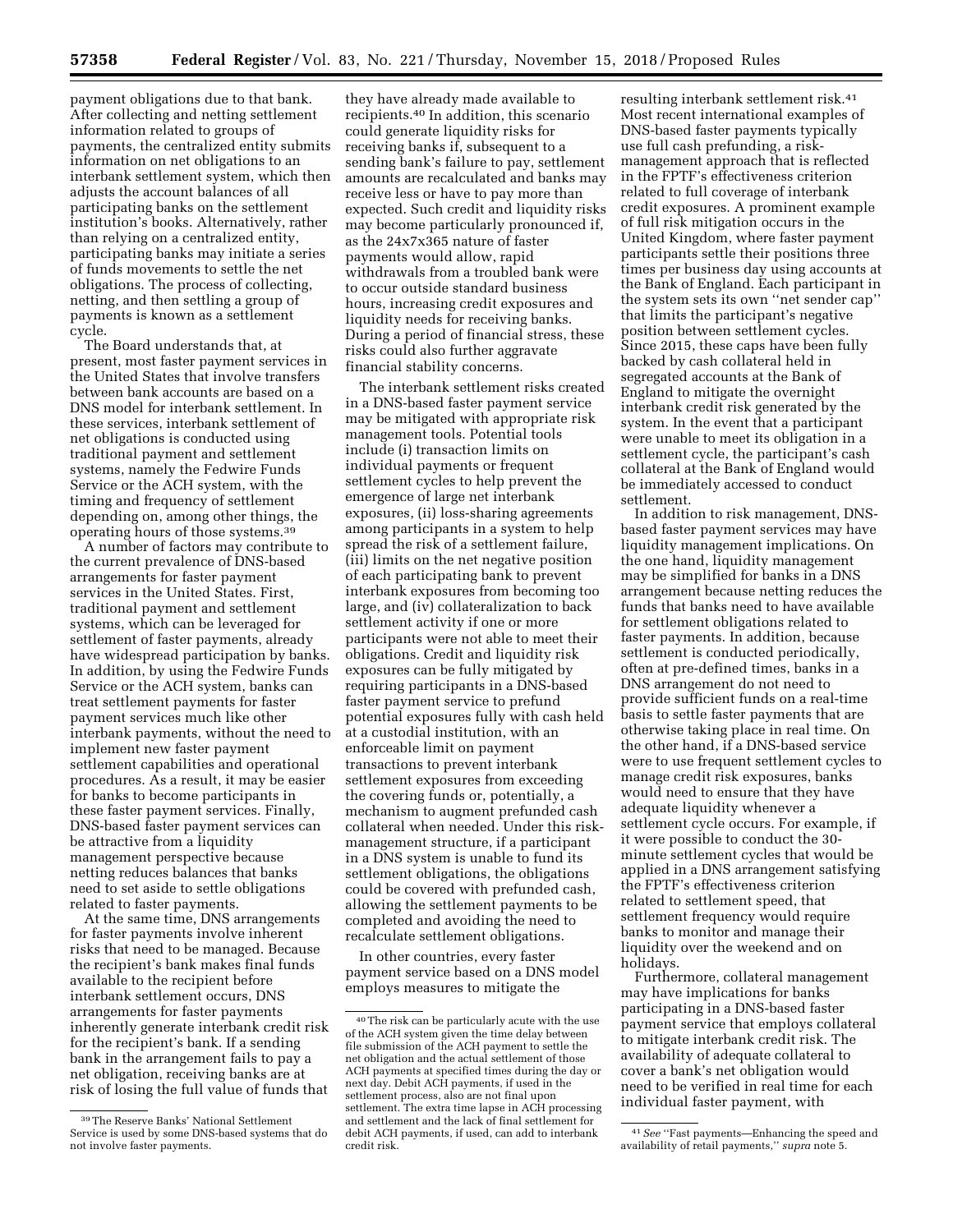payments being rejected when collateral is inadequate. As a result, cash or collateral to back settlement activity in a DNS arrangement would need to be monitored, maintained, and potentially adjusted on a real-time basis, including during nonstandard business hours, to avoid rejected payments.42 Alternatively, banks could elect to maintain higher cash or collateral balances to hedge against unexpected payment volumes; however, this choice would have other implications for banks and their ability to use cash or collateral for other purposes.

Another consideration for DNS-based faster payment services is that interoperability between services that use different risk and liquidity management arrangements may be challenging, which can be a barrier to faster payment ubiquity if end users are not able to send payments across services. For faster payment services to be interoperable, each service should have the ability to receive transactions originated from the other service and to manage the associated cross-service settlement risks.<sup>43</sup> Interoperability would likely be harder to achieve if two services and their chosen settlement features generate different levels of interbank settlement risk or if they use different tools to mitigate such risk.

## *B. Real-Time Gross Settlement of Interbank Obligations*

In an RTGS arrangement for faster payments, final funds are made available to the recipient only after interbank settlement has occurred between the banks that are party to the transaction. To ensure this outcome, RTGS-based faster payments involve both completion of end-user payments and settlement of interbank obligations on a payment-by-payment basis in real time and at any time. RTGS for faster payments thus aligns the speed and 24x7x365 availability of interbank settlement with the speed and 24x7x365 availability of faster payments for end users. In such an arrangement, because the speed and timing of interbank messaging activities needed to support

faster payments for end users coincide with the speed and timing of interbank settlement activities, it can be possible to avoid duplicative activities by combining interbank messaging and settlement.<sup>44</sup> As a result, a single payment message may be sent from the sender's bank to the recipient's bank through the settlement service with that message containing both the information needed by the banks to adjust their customers' balances and the bank information necessary to conduct interbank settlement.

RTGS arrangements inherently avoid interbank settlement risk because funds are made available to the recipient only after interbank settlement has occurred. This key feature enhances the safety of faster payment services based on the RTGS model, both for individual banks and in the aggregate, particularly during times of financial stress. The lack of inherent interbank settlement risk eliminates the need for measures to mitigate such risk, as would be needed in a DNS arrangement. In addition, by aligning interbank settlement with interbank messaging, the RTGS model can avoid activities, such as storing, netting, and submitting groups of payments for settlement, that are not generally relevant for the provision of faster payments to end users, but would be necessary in DNS-based faster payment services because of the timing mismatch between settlement and the underlying payments. In the process, the RTGS model also avoids the unanticipated liquidity effects that can occur in the event of a settlement failure when interbank settlement positions have been netted by a centralized entity. Finally, when considering interoperability between RTGS-based faster payment services, the lack of interbank settlement risk in such services may facilitate interoperability by avoiding the need to reconcile measures to mitigate cross-system settlement risk, in particular, as may be necessary with DNS-based faster payment services.

At the same time, real-time settlement for faster payments may have liquidity management implications. Because RTGS-based faster payment services process and settle each payment separately, with continuous updates to

settlement accounts on a 24x7x365 basis, participants in an RTGS-based service may need to monitor and manage their settlement accounts outside standard business hours to ensure that balances are available to settle each payment. Further, even for retail payment systems, gross settlement may be more liquidity intensive than net settlement.

Based on the design, liquidity management may require tools to reallocate liquidity to support settlement of faster payments. For example, if settlement for an RTGSbased service is conducted in an account that is separate from a bank's primary settlement account (that is, a Federal Reserve master account), a liquidity management tool could allow for banks or an agent acting on their behalf, such as the provider of an RTGS service, to move liquidity to the faster payment settlement account when needed. Alternatively, liquidity management could involve automatic replenishment of the faster payment settlement account from the primary account, based on certain parameters or at certain times of the day. Liquidity management tools are discussed later in the notice.

Another consideration for RTGSbased faster payments is that faster payment services to end users are dependent on uninterrupted availability of the RTGS service to conduct faster payments. Although faster payments based on deferred settlement would require certain clearing activities to occur in real time and at any time, necessitating a high level of resiliency for those activities, end-user payments could still be completed even if the interbank settlement service is temporarily unavailable. In contrast, an RTGS service supporting faster payments would require advanced throughput capabilities and high resiliency of both the settlement service and messaging activities. In addition, to avoid failed end-user payments, enhanced contingency arrangements may be necessary to deal with situations when a primary RTGS processing service is temporarily unavailable to process transactions.

One example of an RTGS service for faster payments is the system being developed by the European Central Bank (ECB) to support ''instant payments'' in the European Union. Like faster payments in the United States, instant payments in the European Union are expected to involve services for realtime payments between end users that can be conducted on a 24x7x365 basis. To facilitate ubiquity of instant payment services across national jurisdictions,

<sup>42</sup>The need for collateral management during nonstandard business hours in a DNS arrangement for faster payments is similar to the need for liquidity management during nonstandard hours in an RTGS arrangement. As a result, to avoid rejected payments resulting from insufficient collateral, a collateral management tool, which could be similar to the liquidity management tool discussed in the context of RTGS arrangements, may be needed in a DNS arrangement.

<sup>43</sup>Currently, interoperability agreements do not exist among payment card networks or wire operators. The only interoperability agreement is in the ACH system between FedACH, provided by the Reserve Banks, and the private-sector Electronic Payments Network.

<sup>44</sup>For purposes of this notice, in an RTGS model, messaging and clearing can be considered synonymous since, beyond real-time message transmission, the other components of clearing that are necessary in a DNS model, such as netting of payments for settlement, are not relevant. Messaging activities may still include other riskmanagement measures, such as screening for fraudulent payments and ensuring that payment instructions comply with service-specific rules and limits.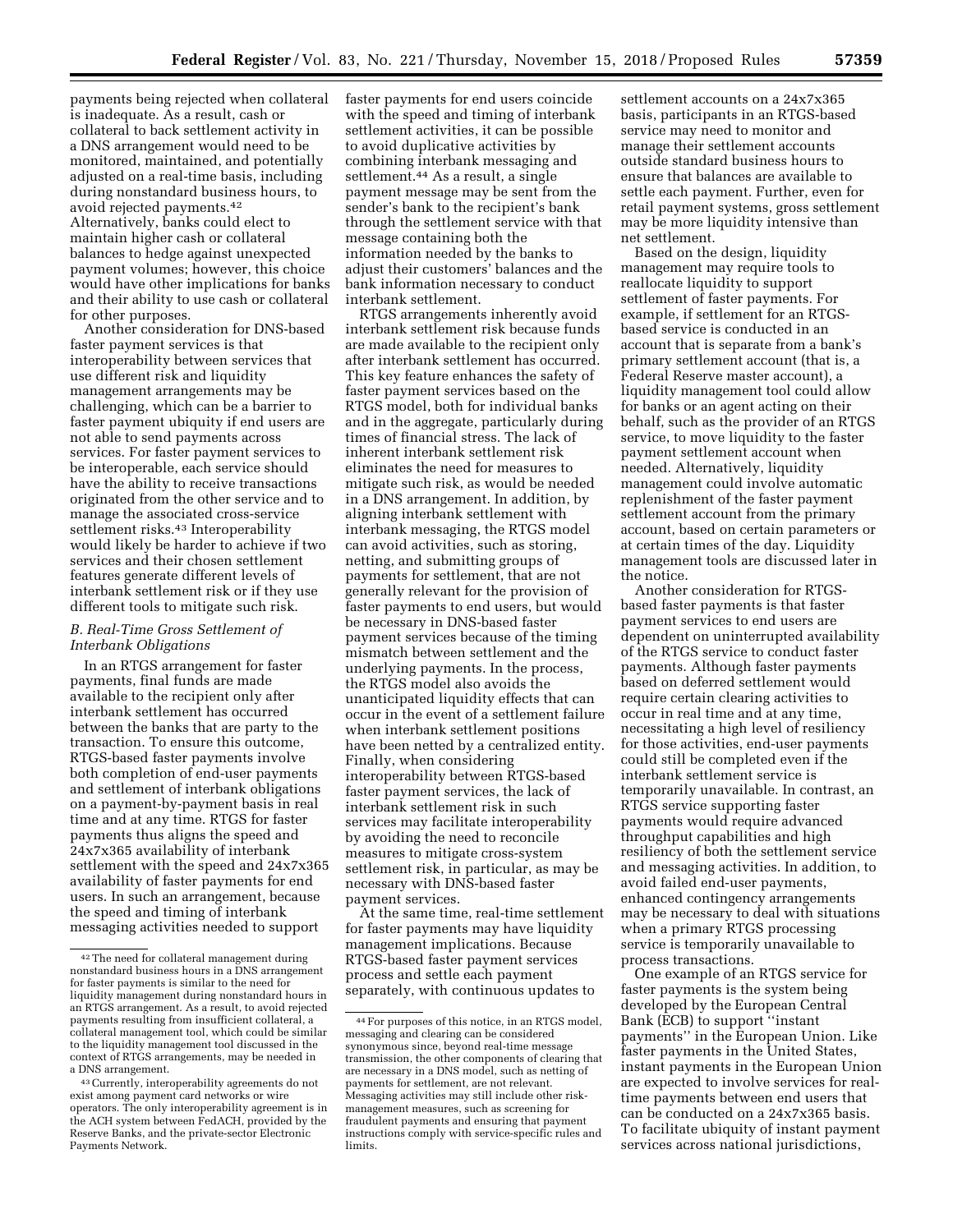the ECB system will offer final settlement for instant payments using balances held at the ECB (that is, central bank money) to banks and other eligible institutions across Europe. In line with 24x7x365 instant payment services for end users, the ECB's system will enable settlement on a 24x7x365 basis. The ECB has announced that it will implement its instant payments RTGS system using separate, dedicated cash settlement accounts for each participating institution. The ECB plans to launch its instant payments RTGS system in November 2018.45

Another example, albeit with a different approach, of an RTGS service for faster payments involves a system launched domestically in the United States in late 2017. This system, operated by a private-sector entity, performs immediate, round-the-clock settlement of payments on its private ledger, rather than using central bank money. Each participant in this arrangement relies on the presence of balances stored in a single joint account at a Reserve Bank that is held for the benefit of the joint account-holding banks as a method of backing the private-sector service.46

## **IV. Potential Federal Reserve Actions To Support 24x7x365 Real-Time Settlement of Faster Payments**

Although both DNS and RTGS arrangements have benefits and drawbacks for settling faster payments, on balance, the Board views RTGS as offering clear benefits from a risk and efficiency perspective, making it the preferable basis for interbank settlement of faster payments over the long term in the United States. Given the round-theclock availability of end-user faster payment services, real-time interbank settlement should likewise be possible at any time and on any day. While DNSbased faster payment services with measures to mitigate risk may be appropriate for a nascent faster payment

46A joint account enables settlement for participants in a private-sector arrangement to be backed by funds held for a special purpose at a Reserve Bank. Although the joint account is not formally a collateral account, the funds in the joint account are held for the joint benefit of the settling participants. Accordingly, the operator of a settlement arrangement that relies on a joint account can perform real-time, payment-bypayment settlement on its own ledger, which in turn reflects how the operator, as agent for the settling participants, will attribute the balances in the joint account on its own records to each settling participant. Settlement backed by a joint account can occur at any time or on any day because the settlement takes place on the ledger of the settlement-arrangement operator.

market in the short term, the Board believes that, as the volume and value of faster payments grow in the future, an RTGS infrastructure would provide the safest and most efficient foundation for interbank settlement for the next generation of payment services. Through this notice, the Board is seeking views regarding this perspective on interbank settlement.

In addition, the Board is requesting comment about potential actions that the Federal Reserve could take to support a ubiquitous, nationwide infrastructure for 24x7x365 real-time settlement of faster payments. These actions, which could be taken separately or in combination, include the Reserve Banks' developing (i) a 24x7x365 RTGS settlement service and (ii) a liquidity management tool. In addition to seeking comment on whether the Reserve Banks should consider developing either or both of these services, the Board is interested in receiving comment about whether other approaches would help achieve the long run goals of ubiquitous, nationwide access to safe and efficient settlement services for faster payments.

## *A. A 24x7x365 RTGS Settlement Service Provided by the Reserve Banks*

1. Characteristics of a 24x7x365 RTGS Settlement Service

As one potential action, the Reserve Banks could provide a 24x7x365 RTGS settlement service for banks that would carry out the interbank settlement of individual payments immediately, on any day, and at any time of the day. Such a service would reflect the realtime speed and 24x7x365 nature of faster payments. The service would settle interbank obligations through debits and credits to balances in banks' accounts at the Reserve Banks, constituting settlement in central bank money.47 As it does with some of its existing services, the Federal Reserve could allow agents to submit settlement instructions to a 24x7x365 RTGS settlement service on behalf of participating banks that hold accounts at the Reserve Banks.

A 24x7x365 RTGS settlement service could involve messaging functionality, which traditionally is considered part of the clearing level, and may function much like the Fedwire Funds Service. As with the Fedwire Funds Service, a 24x7x365 RTGS settlement service could receive and deliver the entire payment message, including bank routing information needed for

interbank settlement and customer information needed by receiving banks to update their customers' accounts.48 Under this design, the service would receive settlement instructions from and deliver settlement notifications to the banks (or their agents) pursuant to the information in the payment message. As a result, the RTGS functionality could provide a straight-through processing method to conduct interbank clearing and settlement of faster payments.

The proposed 24x7x365 RTGS settlement service could make use of the existing electronic access connections and payment services network that the Reserve Banks provide to banks to enable secure payment processing for transactions involving Reserve Bank payment services. In addition, interbank settlement of faster payments could occur in Federal Reserve master accounts, similar to the way that settlement for other types of Reserve Bank payment services occurs, and could use the same account-monitoring regime that is in place for other payment services provided by the Reserve Banks. Alternatively, interbank settlement of faster payments could occur in separate, dedicated faster payment settlement accounts for each participating bank with balances that could be treated as reserves, earning interest and satisfying reserve balance requirements. With separate accounts, an approach would be needed for moving funds between a bank's master account and its faster payment settlement account during standard business hours and potentially outside those hours. In either account structure, the service would record endof-day balances in the account and provide balance reports for each calendar day of the week (that is, a seven-day accounting regime). The Board is requesting comment on the advantages and disadvantages of these design options and features.

Additionally, a 24x7x365 RTGS settlement service might need to incorporate some auxiliary services or other service options in order to support an effective nationwide system. One example of an auxiliary service is a proxy database or directory that allows banks to route end-user payments using the recipient's alias, such as an email address or phone number, rather than

<sup>45</sup>More information about the ECB's RTGS system for instant payments is available at *[https://](https://www.ecb.europa.eu/paym/initiatives/html/index.en.html)  [www.ecb.europa.eu/paym/initiatives/html/](https://www.ecb.europa.eu/paym/initiatives/html/index.en.html)  [index.en.html.](https://www.ecb.europa.eu/paym/initiatives/html/index.en.html)* 

<sup>47</sup>The Board expects that such a service would be used for credit transfer payments in which the party that intends to make a payment initiates the payment to the recipient.

<sup>48</sup>An RTGS settlement service could be designed to optionally process either the full message with bank routing and customer information or only the bank routing information needed for interbank settlement. The latter use would require third parties to separately transmit the payment message between sending and receiving banks. These design choices may raise policy, legal, and operational complexities, such as achieving payment transparency for screening and other compliancerelated requirements.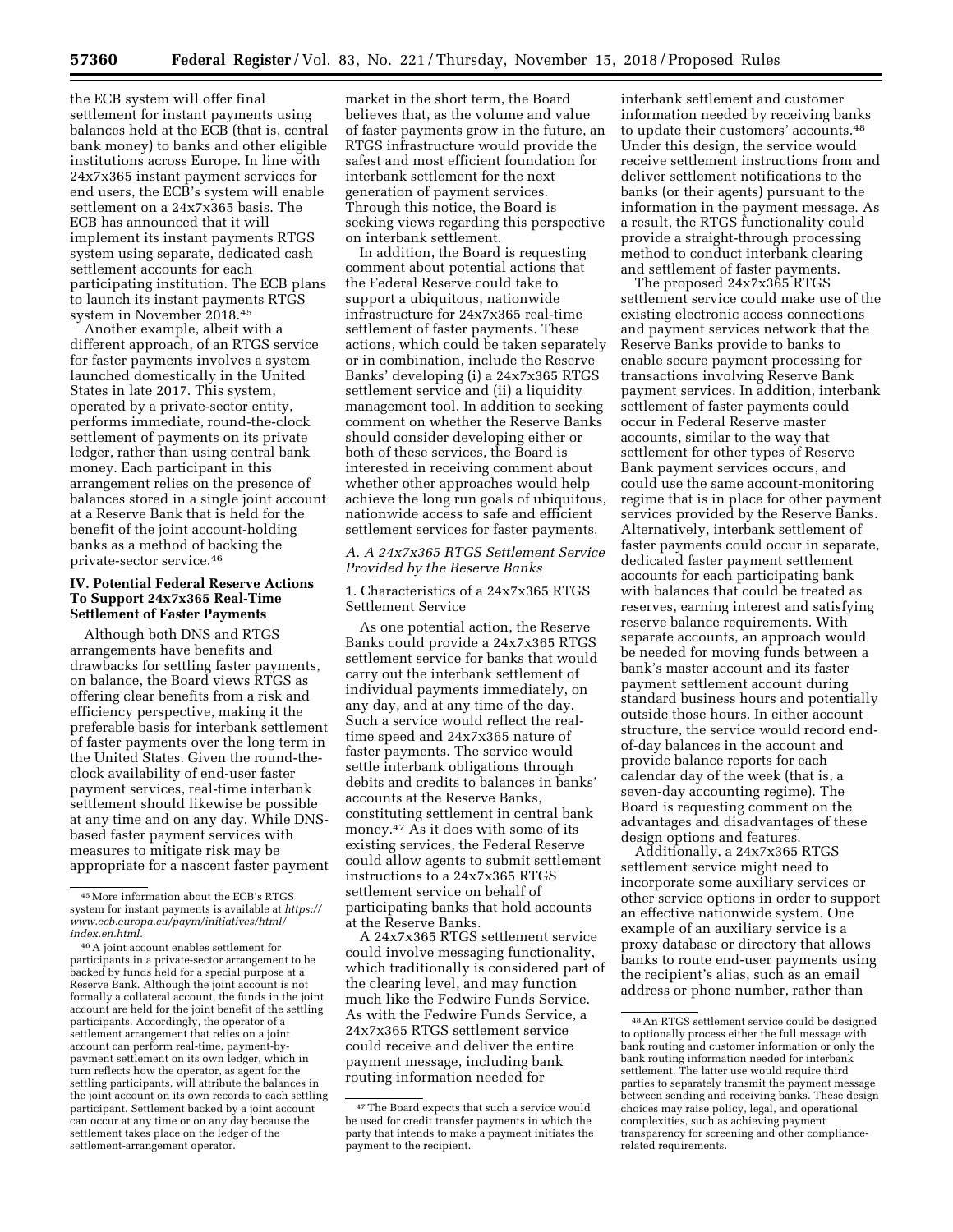their bank routing and account information. Another example of auxiliary services is enhanced fraudmonitoring capabilities, which may involve a shared database of known fraudulent accounts or automated fraud detection tools. Other service options to consider include transaction limits to manage risk or payment-by-payment offsetting functionality to economize on the use of liquidity. The Board is requesting comment on whether such auxiliary services or other service options are necessary for broad adoption of faster payments and what entity(s) should provide them.

A 24x7x365 RTGS settlement service provided by the Reserve Banks would rely on banks and other parties, such as processors and other providers of payment services, to develop end-user services and, ideally, the full suite of auxiliary services, such as a proxy database or directory, that build upon the basic functionality of the settlement service.

## 2. Public Benefits of a 24x7x365 RTGS Settlement Service

The Federal Reserve's longstanding public policy objectives for the payment system are that payment systems are safe, efficient, and accessible to all eligible banks on an equitable basis and, through them, to the public nationwide.49 Based on its analysis, the Board believes the Reserve Banks' development of a 24x7x365 RTGS settlement service could yield societal benefit by advancing these objectives and serve as an important part of the foundation for the nation's future payment system. The Board is requesting comment on whether the Federal Reserve's provision of a 24x7x365 RTGS settlement service will indeed offer these potential benefits.

## Accessibility

A 24x7x365 RTGS settlement service provided by the Reserve Banks could significantly improve the long-term prospect of all banks having access to a real-time interbank settlement infrastructure for faster payments. Today, the Reserve Banks provide payment services to more than 11,000 banks—the vast majority of banks in the United States. By capitalizing on its electronic access network and customer relationships, the Reserve Banks are in a position to offer equitable access to real-time interbank settlement to all eligible banks in the country, regardless of type or size.

It may be difficult for the private sector to create an infrastructure that, on its own, could provide equitable access to enough banks to achieve ubiquity. Practically, a private-sector RTGS service that does not have existing relationships with a large number of banks may have difficulties establishing those relationships for a new service. Likewise, banks without an existing relationship to the provider of a privatesector RTGS service may find it cumbersome and time-consuming to establish connections with a new provider of settlement services. However, accessibility could be greatly enhanced if existing and potential future private-sector RTGS services were able to interoperate with a Reserve Bank service, such that end-user customers of any bank could send faster payments to end-user customers of any other bank, regardless of the faster payment RTGS service used by the banks. In such a scenario, private-sector and Reserve Bank RTGS services would work in tandem to provide ubiquitous, nationwide access to real-time interbank settlement for faster payments.

## Safety

As noted above, real-time settlement for faster payments avoids interbank settlement risk by aligning the speed of interbank settlement with the speed of the underlying payments. If a 24x7x365 RTGS settlement service developed by the Reserve Banks were to significantly improve the prospect that banks nationwide would use real-time settlement for faster payments, the overall safety of the faster payment market in the United States could be enhanced. In addition, a service provided by the Federal Reserve, with its focus on the stability of the overall payment system, could also contribute to the real and perceived resiliency of faster payment settlement. This would be especially true if a 24x7x365 RTGS settlement service provided by the Reserve Banks were available alongside private-sector RTGS services, giving banks an option to connect to multiple operators for resiliency, as they often do with traditional payment systems. Finally, a 24x7x365 RTGS settlement service could further support the Federal Reserve's ability to provide payment system stability in moments of financial crisis or natural disaster, as it has done in the past with its cash, check, ACH, and wire transfer services.

### Efficiency

Payment system efficiency has multiple facets, including resource costs, the value of broad networks, and competition between and innovation by

faster payment services. While a 24x7x365 RTGS settlement service provided by the Reserve Banks would consume societal resources and could duplicate certain costs that may already have been incurred to set up other settlement arrangements for faster payments, its net effect on the efficiency of the faster payment environment would depend on the extent to which it generates societal benefits by improving bank participation in a real-time interbank settlement infrastructure and, ultimately, public access to safe and secure faster payment services. Specifically, the value of a payment system increases as more banks join the system because all participants and end users can send payments to more recipients. As a result, incremental societal benefits realized through nationwide bank participation in a realtime interbank settlement infrastructure could outweigh the societal costs of the Reserve Banks developing a 24x7x365 RTGS settlement service.

Additional efficiency benefits could be realized through enhanced competition between and innovation by faster payment services. The development of a nationwide real-time interbank settlement infrastructure could play a strategic role in persuading more banks to develop faster payment services, creating more competition among bank-provided services and with existing nonbank services. Bank and nonbank providers of faster payment services may also be able to develop new or enhance existing services by capitalizing on the underlying interbank infrastructure. The resulting competition and innovation could ultimately benefit end users because competition typically generates lower costs and innovation advances featurerich services.

The Board recognizes the possibility that introduction of a Reserve Bankprovided 24x7x365 RTGS settlement service could have the opposite effect and disrupt the existing faster payment market. Industry stakeholders have already made certain initial investments in faster payment services and would need to assess how, or if, to connect to a new settlement service.50 Therefore, it is possible that Reserve Bank entry could add to market fragmentation and lower the prospects for ubiquitous faster payments in the United States, especially in the short run.

The Board also recognizes that the cost of investing in new technology for the banking industry, its customers, and

<sup>49</sup>*See* ''The Federal Reserve in the Payments System,'' *supra* note 13.

<sup>50</sup> If banks were to establish connections to multiple settlement services, doing so may generate a duplication of participant connection costs.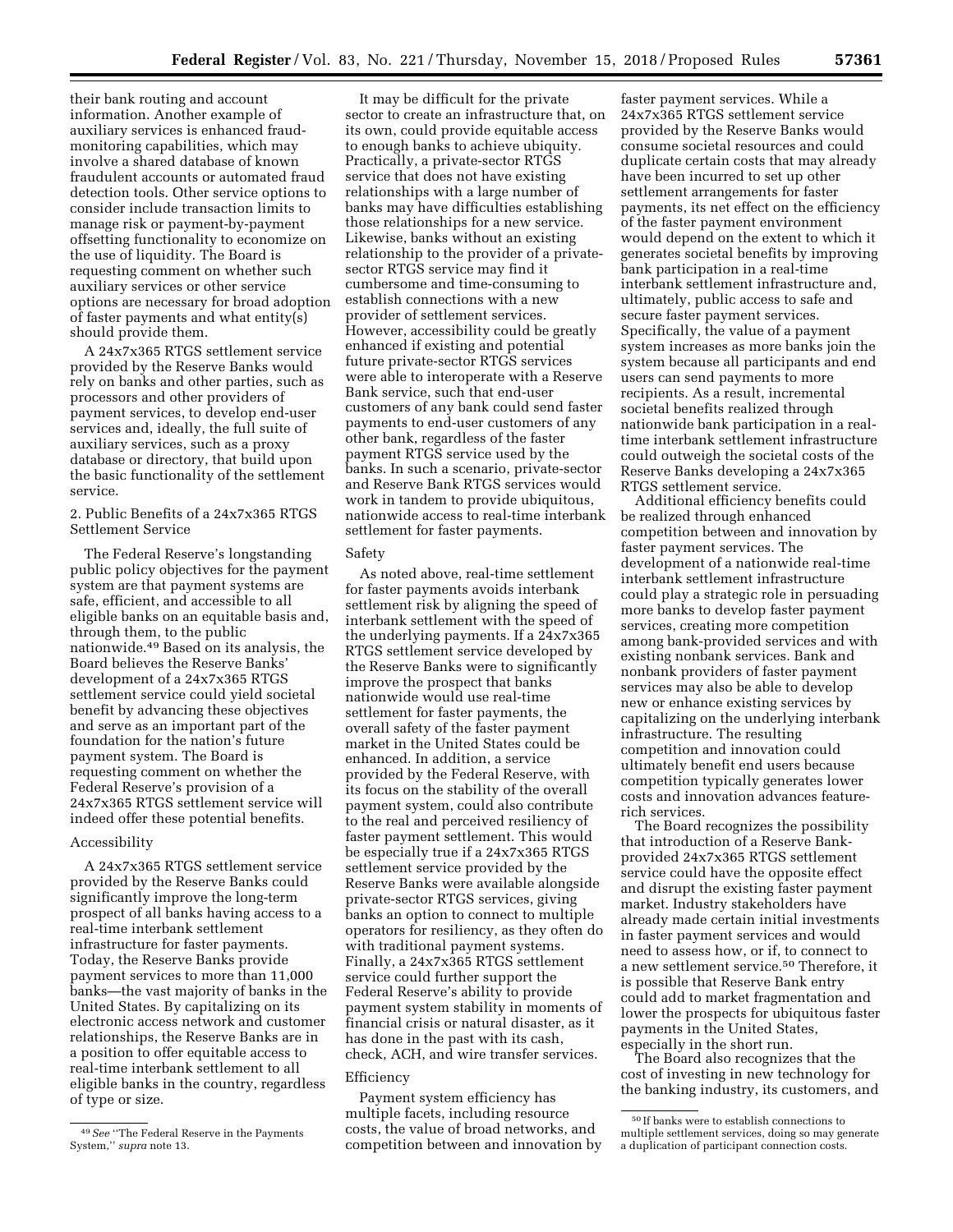service providers could be significant, and it could take many years to achieve full participation across the banking system. Operational and technical challenges are inherent in the creation of any new service, and the fact that the envisioned RTGS settlement service would operate 24x7x365 may compound these challenges. The Board expects that moving to a 24x7x365 settlement environment may take a number of years of technical and operational adjustment for all stakeholders. In addition, issues with technical and operational adjustments may be exacerbated if there is more than one provider of real-time settlement. At the same time, some disruption and a period of adjustment could be acceptable, and often accompany foundational changes in infrastructure. The Board is seeking comment on whether the industry believes the costs of adjustment and potential disruption are outweighed by the benefits of the proposed interbank settlement infrastructure.

#### *B. A Liquidity Management Tool*

1. Liquidity Management Needs in RTGS-Based Faster Payment Services

RTGS for faster payments can raise liquidity management issues for banks, particularly given the 24x7x365 nature of faster payments. RTGS-based faster payments require banks to have sufficient liquidity to perform interbank settlement of individual payments. Absent sufficient liquidity, banks, and by extension their customers, would experience failed faster payments because interbank settlement, which must occur prior to the provision of final funds to the recipient in an RTGS arrangement, could not take place. Moreover, because faster payments can occur on a 24x7x365 basis, RTGS for faster payments requires banks to have sufficient liquidity to settle individual payments at any time of the day, any day of the year.

The risk of failed payments caused by insufficient liquidity in an RTGS-based faster payment service implies a general need for banks to manage their liquidity related to settlement. The nature of this liquidity management will depend on the design of a particular RTGS arrangement for faster payments. For example, a private-sector RTGS arrangement for faster payments may rely on a joint account at a Reserve Bank that backs settlement conducted on a private ledger maintained by the arrangement's operator. In such an arrangement, banks would need to ensure sufficient liquidity by making contributions to the joint account that

are adequate to cover obligations recorded in the operator's ledger. In another example, depending on the design of a 24x7x365 RTGS settlement service provided by the Reserve Banks, participating banks may have individual accounts at the Reserve Banks, separate from their master accounts, that are dedicated to the interbank settlement of faster payments.51 In this case, banks would need to manage their liquidity on a 24x7x365 basis across their master accounts and their dedicated faster payment settlement accounts at the Reserve Banks.52

In either of these examples, liquidity management by banks requires methods to transfer liquidity between accounts at the Reserve Banks. Because RTGS arrangements for faster payments require liquidity management outside standard business hours, these methods for liquidity transfers may need to be available during nonstandard business hours.

At present, the Reserve Banks do not offer a service that would allow banks to move liquidity as needed to support 24x7x365 real-time settlement of faster payments. Various Reserve Bank services enable transfer of funds between accounts at the Reserve Banks, including the Fedwire Funds Service and the National Settlement Service; however, none of them fulfill the around-the-clock requirement. Over time, the Reserve Banks have extended operating hours for these services.53 However, current operating hours limit liquidity management based on these

53The Fedwire Funds Service operating hours for each business day begin at 9:00 p.m. eastern time (ET) on the preceding calendar day and end at 6:30 p.m. ET, Monday through Friday, excluding designated holidays. For example, processing on a Monday begins at 9:00 p.m. ET on Sunday night and ends at 6:30 p.m. ET Monday night. The Reserve Banks last expanded the Fedwire Funds Service operating hours in 2004, moving from an eighteen-hour business day to the current twentyone and one-half hour business day. Current operating hours for NSS are 7:30 a.m. to 5:30 p.m. ET, Monday through Friday, excluding designated holidays. The Reserve Banks announced in 2015, that they are prepared to accept requests from current settlement agents to open the NSS settlement window as early as 9:00 p.m. ET the previous calendar day for the next business day. To date, no settlement agent has requested an earlier opening.

services, particularly during weekends and holidays.

2. Characteristics of a Liquidity Management Tool

As a result of the potential need for liquidity management outside standard business hours in certain RTGS-based systems for faster payments, and the limitations of existing Federal Reserve services to support such liquidity management, the Board is requesting comment on whether the Reserve Banks should consider providing a liquidity management tool that would enable movement of funds during nonstandard business hours between banks' master accounts at the Reserve Banks and an account (or accounts) at the Reserve Banks used to conduct or support 24x7x365 real-time settlement of faster payments.54 To provide such a tool for liquidity transfers during nonstandard business hours, the Federal Reserve could enhance an existing service by extending that service's operating hours, potentially up to 24x7x365, or providing special operating windows outside current operating hours. Alternatively, the Reserve Banks could develop a new service. Regardless of whether the Reserve Banks enhance an existing service or develop a new service, the Board envisions such a service being used, at least initially, only for the purpose of liquidity management related to RTGS-based faster payment services. The Board recognizes, however, that depending on its design, a liquidity management tool could have functionality that would be useful for other purposes. In particular, the ability to move funds outside standard business hours could be used to manage cash collateral in a DNS arrangement for faster payments that uses full cash collateral at the Reserve Banks to mitigate credit risk associated with deferred settlement.

To determine how the Reserve Banks could best provide a liquidity management tool that meets industry needs, the Board is further seeking input on the characteristics and capabilities that such a tool might have. A key area of interest to the Board is the level of involvement that individual banks would wish to have in establishing the timing of liquidity transfers and in initiating specific transfers. For example, a tool could allow a designated agent to coordinate liquidity transfers simultaneously across a large number of participants in a settlement

<sup>51</sup> Globally, a number of central banks that provide or are planning to provide RTGS services for faster payments, including the ECB and the Reserve Bank of Australia, require banks to have separate, dedicated accounts for the settlement of faster payments through those services.

<sup>52</sup> If faster payments settle through banks' master accounts at the Reserve Banks, then liquidity management would involve a bank's overall liquidity available for settlement, as opposed to its allocation of liquidity specifically available for settlement of faster payments.

<sup>54</sup>As a baseline, it is assumed that liquidity transfers to or from settlement accounts are routinely available during existing operating hours for the Fedwire Funds Service.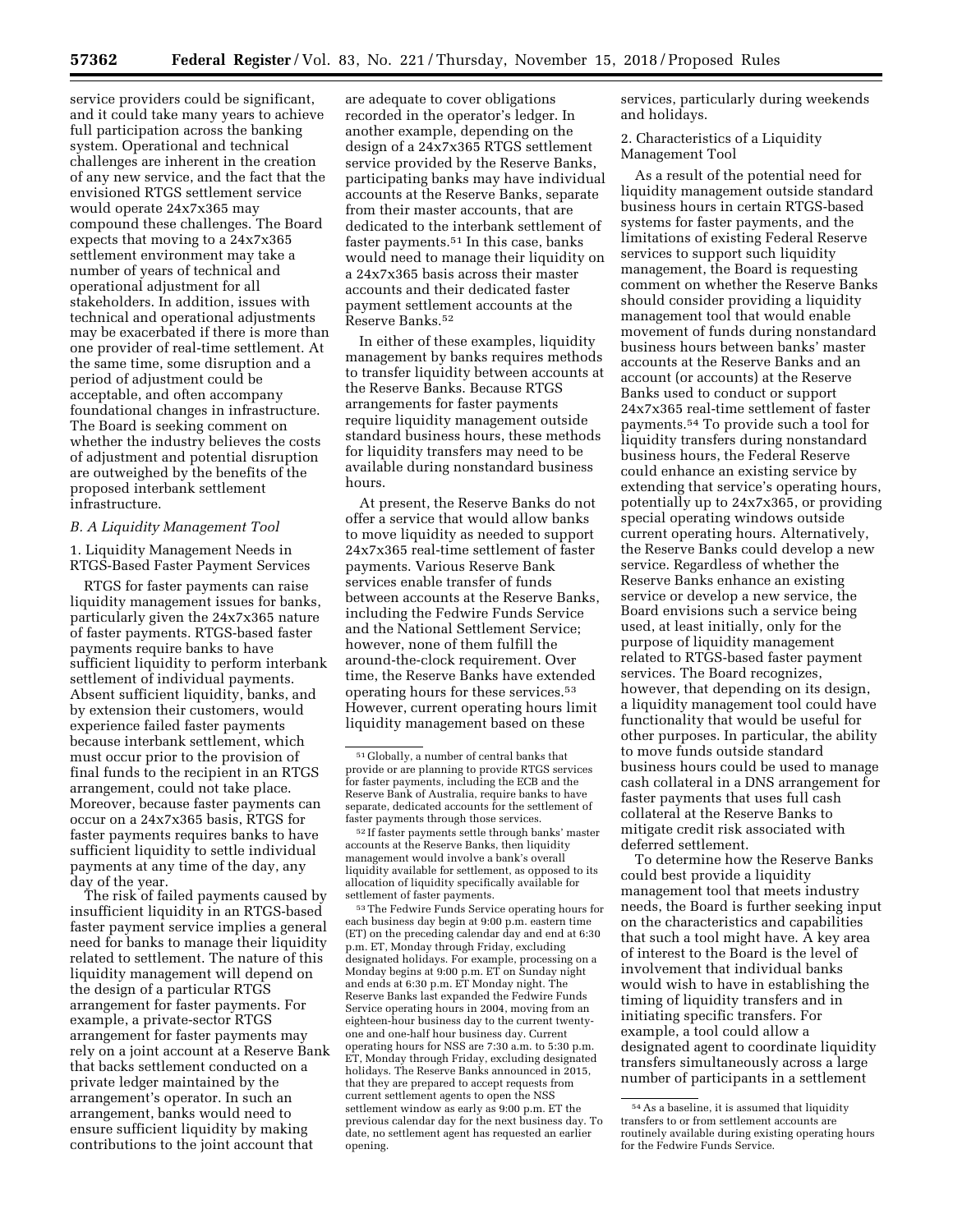arrangement, thereby removing the need for those participants to continuously monitor liquidity and initiate corresponding liquidity transfers. Such a tool could also support automated liquidity transfers, particularly during nonstandard business hours, based on thresholds established by a bank working with a designated agent. Such capabilities could be possible through NSS (or a similarly designed service) for the multilateral movement of funds between accounts at the Reserve Banks. Alternatively, if banks prefer to have more direct involvement in the timing and tailoring of their liquidity transfers, a tool could involve individual liquidity transfers initiated by individual banks. Such a structure for liquidity management could be provided through the Fedwire Funds Service (or a similarly designed service). In either case, expanded operating hours for such a service would support liquidity management outside standard business hours, possibly up to 24x7x365.

#### 3. Public Benefits of a Liquidity Management Tool

The Board believes a liquidity management tool could improve the level of participation by banks in realtime settlement infrastructure for faster payments. Such a tool could be an efficient and economical way to close potential gaps in account funding times for existing and potential future privatesector 24x7x365 real-time interbank settlement systems. Thus, the tool might make private-sector systems more attractive to a broader range of banks and boost the prospect of more banks joining private-sector systems. It could similarly increase participation in a 24x7x365 RTGS settlement service provided by the Reserve Banks. The end result might be a combination of RTGS arrangements for faster payments, enabling broader access to real-time interbank settlement infrastructure in the long term with similar safety, resiliency, and efficiency benefits discussed in relation to a Reserve Bankprovided RTGS settlement service. In addition, the liquidity management functionality itself would mitigate liquidity risk that can arise for banks in 24x7x365 real-time settlement of faster payments and the concomitant possibility that end users will experience individually rejected payments and broader scale payment interruptions.

#### **V. Request for Comment**

The Board is seeking feedback on all aspects of the discussion presented in this notice and the specific questions posed below. The Board will use this

feedback to assess what steps, if any, it should take related to the actions discussed or alternative approaches offered by the payment industry or other stakeholders. As previously mentioned, these actions are subject to the longstanding principles and criteria on new services or major service enhancements as part of the Federal Reserve's statutory requirements. As part of assessing these actions, the Board would continue its due diligence related to those requirements.

The Board intends to publish the results of this request for comment and, as appropriate, to seek further comment on any specific actions that the Board determines that the Federal Reserve might pursue. The Board recognizes that a decision to undertake these actions, in particular the development of a 24x7x365 RTGS settlement service, will require close partnership and collaboration with industry stakeholders. The Federal Reserve would work with stakeholders to implement new infrastructure within a sensible timeline that provides stakeholders enough advance information to calibrate resource planning and operational readiness. The Board also seeks feedback on specific areas, such as liquidity management, interoperability, accounting processes, or payment routing, that stakeholders believe may require joint Federal Reserve and industry teams to identify approaches for implementation in a 24x7x365 RTGS settlement service.

#### *Questions*

1. Is RTGS the appropriate strategic foundation for interbank settlement of faster payments? Why or why not?

2. Should the Reserve Banks develop a 24x7x365 RTGS settlement service? Why or why not?

3. If the Reserve Banks develop a 24x7x365 RTGS settlement service,

a. Will there be sufficient demand for faster payments in the United States in the next ten years to support the development of a 24x7x365 RTGS settlement service? What will be the sources of demand? What types of transactions are most likely to generate demand for faster payments?

b. What adjustments would the financial services industry and its customers be required to make to operate in a 24x7x365 settlement environment? Are these adjustments incremental or substantial? What would be the time frame required to make these adjustments? Are the costs of adjustment and potential disruption outweighed by the benefits of creating a 24x7x365 RTGS settlement service? Why or why not?

c. What is the ideal timeline for implementing a 24x7x365 RTGS settlement service? Would any potential timeline be too late from an industry adoption perspective? Would Federal Reserve action in faster payment settlement hasten or inhibit financial services industry adoption of faster payment services? Please explain.

d. What adjustments (for example, accounting, operations, and agreements) would banks and bank customers be required to make under a seven-day accounting regime where Reserve Banks record and report end-of-day balances for each calendar day during which payment activity occurs, including weekends and holidays? What time frame would be required to these changes? Would banks want the option to defer receipt of such information for nonbusiness days to the next business day? If necessary changes by banks represent a significant constraint to timely adoption of seven-day accounting for a 24x7x365 RTGS settlement service, are there alternative accounting or operational solutions that banks could implement?

e. What incremental operational burden would banks face if a 24x7x365 RTGS settlement service were designed using accounts separate from banks' master accounts? How would the treatment of balances in separate accounts (for example, ability to earn interest and satisfy reserve balance requirements) affect demand for faster payment settlement?

f. Regarding auxiliary services or other service options,

i. Is a proxy database or directory that allows faster payment services to route end-user payments using the recipient's alias, such as email address or phone number, rather than their bank routing and account information, needed for a 24x7x365 RTGS settlement service? How should such a database be provided to best facilitate nationwide adoption? Who should provide this service?

ii. Are fraud prevention services that provide tools to detect fraudulent transfers needed for a 24x7x365 RTGS settlement service? How should such tools be provided? Who should provide them?

iii. How important are these auxiliary services for adoption of faster payment settlement services by the financial services industry? How important are other service options such as transaction limits for risk management and offsetting mechanisms to conserve liquidity? Are there other auxiliary services or service options that are needed for the settlement service to be adopted?